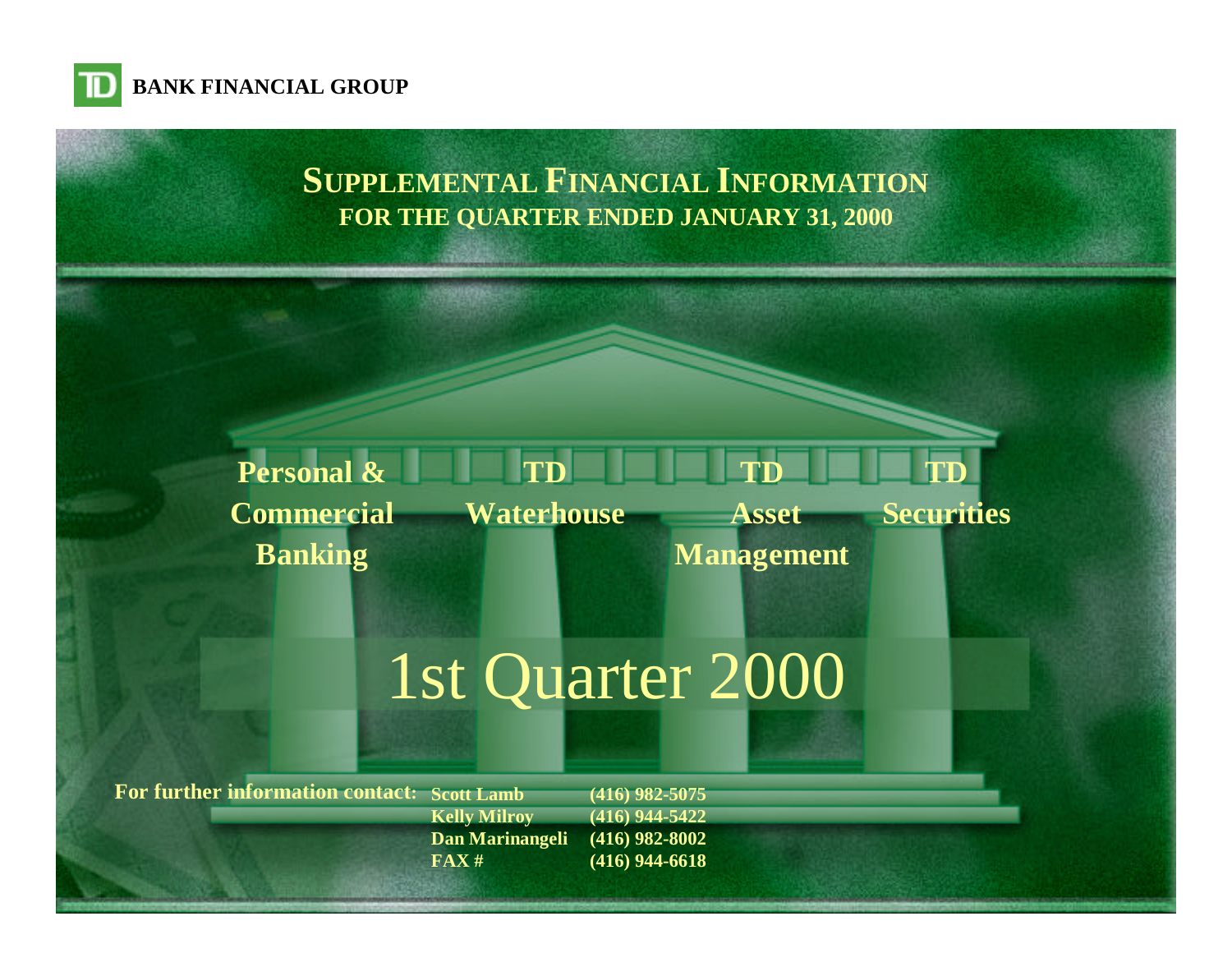## **TD BANK FINANCIAL GROUP Q1/00**

## **SUPPLEMENTAL FINANCIAL INFORMATION (unaudited) FOR THE QUARTER ENDED JANUARY 31, 2000**

### **INDEX**

<span id="page-1-0"></span>

|                                               | <b>Page</b>    |                                                                | Page |
|-----------------------------------------------|----------------|----------------------------------------------------------------|------|
| <b>Highlights</b>                             | 1              | <b>Deferred Revenue</b>                                        | 10   |
| <b>Shareholder Value</b>                      | $\mathbf{2}$   | <b>Goodwill and Intangibles</b>                                | 10   |
| Net Income                                    | 3              | <b>Net Interest Income</b>                                     | 11   |
| <b>Business Segments:</b>                     |                | <b>Other Income</b>                                            | 12   |
| Net Income by Major Business Segments:        |                | <b>Non-Interest Expenses</b>                                   | 13   |
| - Total Bank                                  | 4              | <b>Balance Sheet</b>                                           | 14   |
| - Personal & Commercial Banking               | 5              | <b>Assets Under Administration and Assets Under Management</b> | 14   |
| - TD Waterhouse                               | 6              | Analysis of Change in Shareholders' Equity                     | 15   |
| - TD Asset Management                         | $\overline{7}$ | <b>Risk-Weighted Assets</b>                                    | 16   |
| - TD Securities                               | 8              | Capital                                                        | 16   |
| NII, Margins, Rates and Other Statistics      | 9              | <b>Derivatives</b>                                             | 17   |
| <b>Interest Rate Sensitivity</b>              | 10             | Net Impaired Loans by Sector and General Allowances            | 18   |
| <b>Securities Surplus (Deficit) Over Book</b> | 10             |                                                                |      |
| <b>Group Finance</b>                          |                |                                                                |      |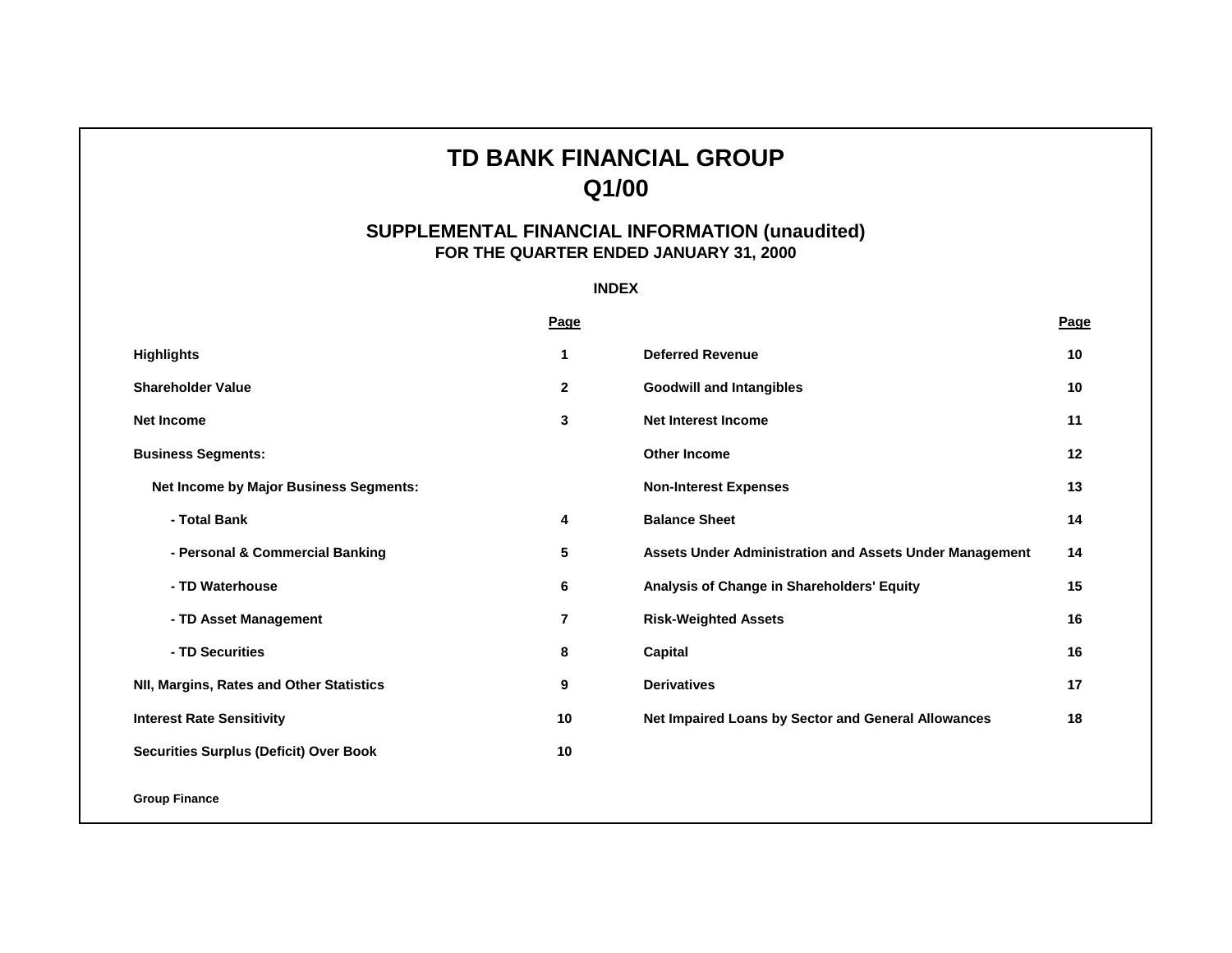#### **HIGHLIGHTS**

<span id="page-2-0"></span>

|                                                                   |             |         |                 |                 |         |       |             |       | <b>QUARTER</b> |                 |             |                          |                 | <b>FULL YEAR</b> |             |
|-------------------------------------------------------------------|-------------|---------|-----------------|-----------------|---------|-------|-------------|-------|----------------|-----------------|-------------|--------------------------|-----------------|------------------|-------------|
|                                                                   | <b>LINE</b> |         |                 |                 | 1998    |       |             |       |                |                 | 1999        |                          | 2000            |                  |             |
|                                                                   | #           |         |                 | $\mathbf{2}$    |         | 3     | 4           |       | 1              | $\mathbf{2}$    | 3           | 4                        |                 | 1998             | 1999        |
| Results of operations (\$ millions)                               |             |         |                 |                 |         |       |             |       |                |                 |             |                          |                 |                  |             |
| Net income - cash basis                                           |             | \$.     | 327             | \$<br>315       | \$      | 297   | 244         |       | \$<br>323      | 358             | \$1.484     | \$<br>860                | \$<br>458       | \$1,183          | \$3,025     |
| Net income - accrual basis                                        | 2           |         | 293             | 307             |         | 287   | 234         |       | 312            | 348             | 1.473       | 848                      | 446             | 1,121            | 2,981       |
| Net interest income (TEB)                                         | 3           |         | 810             | 772             |         | 784   | 774         |       | 838            | 752             | 779         | 804                      | 818             | 3,140            | 3,173       |
| Total revenue (TEB)*                                              | 4           |         | 1,517           | 1.600           | 1.789   |       | 1,431       |       | 1,775          | 1.796           | 1.844       | 1,850                    | 2,097           | 6,337            | 7,265       |
| Per common share                                                  |             |         |                 |                 |         |       |             |       |                |                 |             |                          |                 |                  |             |
| Net income - cash basis                                           | 5           | - 5     | .53             | \$<br>.52       | \$      | .48   |             | .39   | \$<br>.53      | .58<br>\$       | 2.48<br>\$  | \$<br>1.39               | \$<br>.72       | \$<br>1.92       | 4.98        |
| Net income - cash basis - excluding special gains*                | 6           |         | .53             | .52             |         | .48   |             | .39   | .53            | .58             | .66         | .62                      | .72             | 1.92             | 2.39        |
| Net income - accrual basis                                        |             |         | .48             | .50             |         | .46   |             | .37   | .51            | .56             | 2.46        | 1.37                     | .70             | 1.81             | 4.90        |
| Net income - accrual basis - excluding special gains*             | 8           |         | .48             | .50             |         | .46   |             | .37   | .51            | .56             | .64         | .60                      | .70             | 1.81             | 2.31        |
| <b>Financial position (\$ billions)</b>                           |             |         |                 |                 |         |       |             |       |                |                 |             |                          |                 |                  |             |
| <b>Total assets</b>                                               | 9           | \$177.0 |                 | \$189.5         | \$208.7 |       | \$181.8     |       | \$213.5        | \$208.0         | \$222.5     | \$214.4                  | \$233.9         | \$181.8          | \$214.4     |
| Total common equity                                               | 10          |         | 7.0             | 7.2             |         | 7.5   |             | 7.7   | 7.8            | 7.9             | 9.4         | 10.7                     | 11.0            | 7.7              | 10.7        |
| Other (\$ millions)                                               |             |         |                 |                 |         |       |             |       |                |                 |             |                          |                 |                  |             |
| Net interest margin (TEB)                                         | 11          |         | 2.21 %          | 2.04 %          |         | 1.88% |             | 1.72% | 1.84 %         | 1.70%           | 1.63%       | 1.66%                    | 1.62%           | 1.95 %           | 1.70%       |
| Net impaired loans                                                | 12          | \$      | 84              | \$<br>(78)      | \$      | (321) | (259)<br>\$ |       | \$<br>(431)    | (427)<br>\$     | \$<br>(411) | \$<br>(257)              | \$<br>(104)     | \$<br>(259)      | \$<br>(257) |
| Net impaired loans as a % of net loans**                          | 13          |         | $.1\%$          | (.1)%           |         | (.3)% |             | (.3)% | (.4)%          | (.4)%           | (.4)%       | (.3)%                    | (.1)%           | (.3)%            | (.3)%       |
| PCL as a % of net average loans**                                 | 14          |         | .27             | .28             |         | 1.11  |             | .25   | .71            | .31             | .10         |                          | .30             | .48              | .28         |
| PCL excluding special charge as a % of net average loans**        | 15          |         | .27             | 28              |         | .26   |             | .25   | .30            | .31             | .10         | $\overline{\phantom{a}}$ | .30             | .27              | .18         |
| Securities - surplus over book                                    | 16          | ß.      | 753             | \$<br>965       | \$      | 770   | 477<br>£.   |       | \$<br>900      | \$1,534         | ,239<br>\$1 | \$<br>394                | \$<br>332       | \$<br>477        | \$<br>394   |
| Tier 1 capital ratio                                              | 17          |         | 7.1%            | 7.1%            |         | 7.3%  |             | 7.2%  | 7.0%           | 7.0%            | 8.7%        | 10.1%                    | 10.2%           | 7.2%             | 10.1%       |
| Total capital ratio                                               | 18          |         | 10.8            | 10.7            |         | 11.2  | 11.0        |       | 10.6           | 10.6            | 12.1        | 13.3                     | 13.2            | 11.0             | 13.3        |
| Efficiency ratio-excluding non-cash charges*** and one time gains | 19          |         | 59.7            | 61.0            |         | 64.3  | 70.6        |       | 61.7           | 62.7            | 61.4        | 64.4                     | 58.8            | 63.8             | 62.6        |
| Number of full-time equivalent staff at period end                | 20          |         | 28,582          | 29,445          | 29,920  |       | 29,236      |       | 29,394         | 30,186          | 30,898      | 30,636                   | 31,829          | 29,236           | 30,636      |
| Number of retail bank and brokerage outlets                       | 21          |         | 1,147           | 1,146           | 1,153   |       | 1,185       |       | 1,188          | 1,177           | 1,173       | 1,187                    | 1,206           | 1,185            | 1,187       |
| Rating of senior debt: Moody's                                    | 22          |         | Aa <sub>2</sub> | Aa <sub>2</sub> | Aa2     |       | Aa3         |       | Aa3            | Aa <sub>3</sub> | Aa3         | Aa3                      | Aa <sub>3</sub> | Aa3              | Aa3         |
| Standard and Poor's                                               | 23          |         | AA              | AA              |         | AA    | AA          |       | AA             | AA-             | AA-         | AA-                      | AA-             | AA               | AA-         |

\* Excludes gain on sale of TD Waterhouse Group Inc. and Knight/Trimark.

\*\* Includes customers' liability under acceptances.

\*\*\* Goodwill and identified intangible amortization resulting from business combinations.

The per share figures have been adjusted to reflect the one-for-one stock dividend paid on July 31,1999.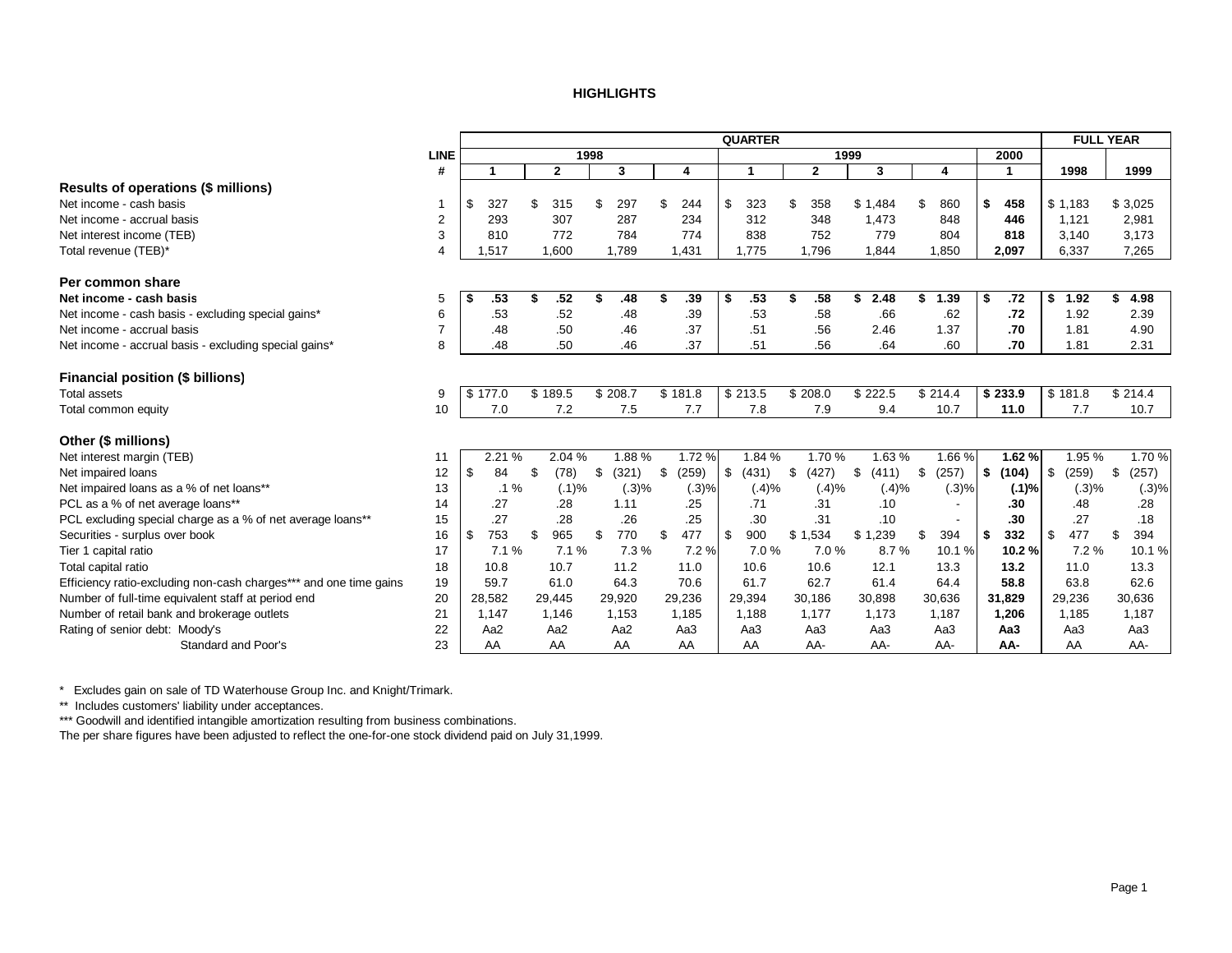#### **SHAREHOLDER VALUE**

<span id="page-3-0"></span>

|                                                                      |                |           |       |       |        | <b>QUARTER</b> |       |            |            |           | <b>FULL YEAR</b> |       |
|----------------------------------------------------------------------|----------------|-----------|-------|-------|--------|----------------|-------|------------|------------|-----------|------------------|-------|
|                                                                      | <b>LINE</b>    |           | 1998  |       |        |                | 1999  |            |            | 2000      |                  |       |
|                                                                      | #              |           | 2     | 3     | 4      |                | 2     | 3          | 4          |           | 1998             | 1999  |
| Per common share                                                     |                |           |       |       |        |                |       |            |            |           |                  |       |
| Net income - cash basis                                              |                | \$<br>.53 | .52   | .48   | .39    | \$<br>.53      | .58   | 2.48<br>\$ | 1.39<br>\$ | \$<br>.72 | \$1.92           | 4.98  |
| Net income - cash basis - excluding special gains*                   | $\overline{2}$ | .53       | .52   | .48   | .39    | .53            | .58   | .66        | .62        | .72       | 1.92             | 2.39  |
| Net income - accrual basis                                           |                | .48       | .50   | .46   | .37    | .51            | .56   | 2.46       | 1.37       | .70       | 1.81             | 4.90  |
| Net income - accrual basis - excluding special gains*                |                | .48       | .50   | .46   | .37    | .51            | .56   | .64        | .60        | .70       | 1.81             | 2.31  |
| <b>Dividends</b>                                                     |                | .16       | .16   | .17   | .17    | .17            | .17   | .19        | .19        | .21       | .66              | .72   |
| Book value                                                           | 6              | 11.81     | 12.06 | 12.60 | 12.94  | 13.13          | 13.26 | 15.77      | 17.25      | 17.69     | 12.94            | 17.25 |
| Closing market price                                                 |                | 26.80     | 32.65 | 29.83 | 22.95  | 31.50          | 38.93 | 29.80      | 33.75      | 36.25     | 22.95            | 33.75 |
| <b>Financial ratios and statistics</b>                               |                |           |       |       |        |                |       |            |            |           |                  |       |
| ROE - cash basis on common equity                                    | 8              | 18.3%     | 17.8% | 15.5% | 12.2 % | 16.0%          | 18.2% | 68.4%      | 33.5%      | 16.4 %    | 15.9%            | 34.8% |
| ROE - cash basis on common equity - excluding special gains*         | 9              | 18.3      | 17.8  | 15.5  | 12.2   | 16.0           | 18.2  | 18.2       | 14.9       | 16.4      | 15.9             | 16.7  |
| Return on assets                                                     | 10             | .67       | .68   | .58   | .45    | .58            | .68   | 2.70       | 1.55       | .78       | .59              | 1.40  |
| Return on risk-weighted assets                                       | 11             | 1.14      | 1.23  | 1.10  | .89    | 1.15           | 1.28  | 5.27       | 3.07       | 1.61      | 1.09             | 2.73  |
| Dividend yield (1)                                                   | 12             | 2.1       | 1.9   | 2.0   | 2.7    | 2.5            | 1.8   | 2.0        | 2.3        | 2.0       | 2.4              | 2.1   |
| Common dividend payout ratio - cash basis - excluding special gains* | 13             | 30.1      | 31.1  | 35.4  | 43.5   | 32.4           | 29.1  | 28.8       | 31.1       | 29.2      | 34.4             | 30.3  |
| Closing market price to book value                                   | 14             | 2.27      | 2.71  | 2.37  | 1.77   | 2.40           | 2.94  | 1.89       | 1.96       | 2.05      | 1.77             | 1.96  |
| Price earnings ratio (2) - cash basis - excluding special gains*     | 15             | 13.6      | 16.0  | 14.8  | 12.0   | 16.4           | 19.7  | 13.8       | 14.1       | 14.0      | 11.9             | 14.1  |
| Total market return on common                                        |                |           |       |       |        |                |       |            |            |           |                  |       |
| shareholders' investment (3)                                         | 16             | 47.6%     | 68.4% | 36.7% | (8.6)% | 20.0%          | 21.3% | 2.3%       | 50.2%      | 17.5 %    | (8.6)%           | 50.2% |
| Number of common shares outstanding (MM)                             | 17             | 593.9     | 594.1 | 594.1 | 594.2  | 594.4          | 594.5 | 594.6      | 620.3      | 621.5     | 594.2            | 620.3 |
| Average number of common shares outstanding (MM)                     | 18             | 594.0     | 594.0 | 594.1 | 594.2  | 594.4          | 594.4 | 594.5      | 613.9      | 620.6     | 594.0            | 599.3 |

(1) dividends per common share for trailing 4 quarters divided by average of high and low common share prices for the period

(2) closing common share price divided by net income per common share for trailing 4 quarters

(3) the change in market price plus dividends paid in trailing 4 quarters as a percentage of the prior year's closing market price per common share

The per share figures have been adjusted to reflect the one-for-one stock dividend paid on July 31, 1999.

\*Excludes gain on sale of TD Waterhouse Group Inc. and Knight/Trimark.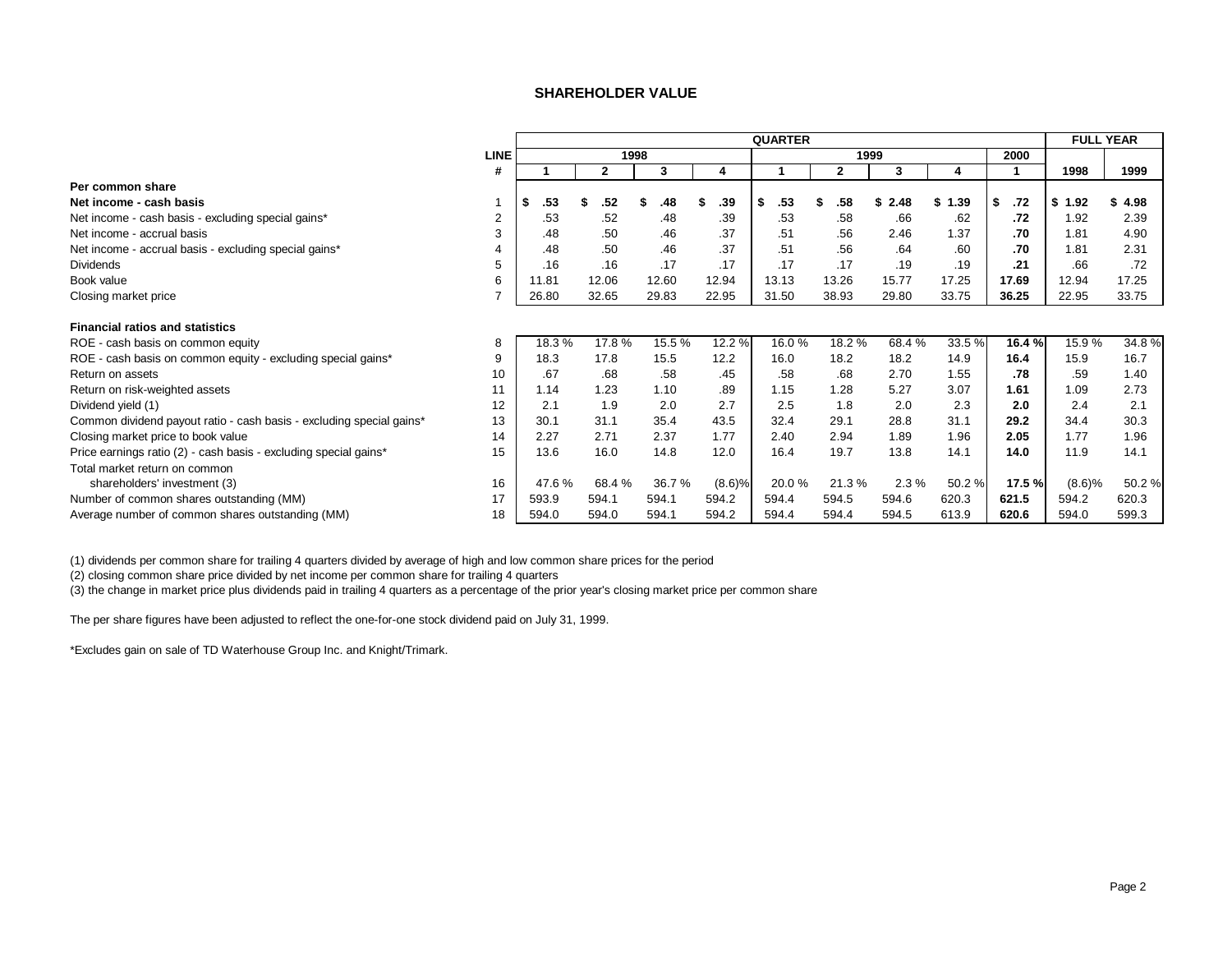## **NET INCOME (\$MILLIONS)**

<span id="page-4-0"></span>

|                                                                                     |                |           |                          |              |                          |           | <b>QUARTER</b> |     |                          |                                                                 |           |        |     | <b>FULL YEAR</b> |              |
|-------------------------------------------------------------------------------------|----------------|-----------|--------------------------|--------------|--------------------------|-----------|----------------|-----|--------------------------|-----------------------------------------------------------------|-----------|--------|-----|------------------|--------------|
|                                                                                     | <b>LINE</b>    |           |                          |              | 1998                     |           |                |     |                          | 1999                                                            |           | 2000   |     |                  |              |
|                                                                                     | #              | 1         |                          | $\mathbf{2}$ | 3                        | 4         | 1              |     | $\mathbf{2}$             | 3                                                               | 4         | 1      |     | 1998             | 1999         |
| Net interest income (TEB)                                                           | $\mathbf{1}$   | \$<br>810 | \$                       | 772          | \$<br>784                | \$<br>774 | \$             | 838 | \$<br>752                | \$<br>779                                                       | 804<br>\$ | \$     | 818 | \$<br>3,140      | \$<br>3,173  |
| Provision for credit losses                                                         | $\overline{2}$ | 63        |                          | 62           | 263                      | 62        |                | 175 | 75                       | 25                                                              |           |        | 75  | 450              | 275          |
| Other income (page 12)                                                              | 3              | 707       |                          | 828          | 1,005                    | 657       |                | 937 | 1,044                    | 1,065                                                           | 1,046     | 1,279  |     | 3,197            | 4,092        |
| Net interest and other income before special gains                                  | 4              | 1,454     |                          | 1,538        | 1,526                    | 1,369     | 1,600          |     | 1,721                    | 1,819                                                           | 1,850     | 2,022  |     | 5,887            | 6,990        |
| Special gains*                                                                      | 5              |           | $\blacksquare$           |              | $\overline{\phantom{a}}$ |           |                |     | $\overline{\phantom{a}}$ | 1,082                                                           | 758       |        |     |                  | 1,840        |
| Net interest and other income                                                       | 6              | 1,454     |                          | 1,538        | 1,526                    | 1,369     | 1,600          |     | 1,721                    | 2,901                                                           | 2,608     | 2,022  |     | 5,887            | 8,830        |
| Non-interest expenses excluding non-cash<br>goodwill / intangible charges (page 13) | $\overline{7}$ | 880       |                          | 975          | 1,022                    | 1,011     | 1,058          |     | 1,126                    | 1,132                                                           | 1,192     | 1,234  |     | 3,888            | 4,508        |
| Income before provision for income taxes                                            | 8              | 574       |                          | 563          | 504                      | 358       |                | 542 | 595                      | 1,769                                                           | 1,416     |        | 788 | 1,999            | 4,322        |
| Provision for income taxes (TEB)                                                    | 9              | 247       |                          | 248          | 207                      | 114       |                | 219 | 237                      | 283                                                             | 553       |        | 320 | 816              | 1,292        |
| Net income before non-controlling interest                                          | 10             | 327       |                          | 315          | 297                      | 244       |                | 323 | 358                      | 1,486                                                           | 863       |        | 468 | 1,183            | 3,030        |
| Non-controlling interest                                                            | 11             |           | $\overline{\phantom{a}}$ |              |                          |           |                |     |                          | $\overline{2}$                                                  | 3         |        | 10  |                  | 5            |
| Net income - cash basis                                                             | 12             | 327       |                          | 315          | 297                      | 244       |                | 323 | 358                      | 1,484                                                           | 860       |        | 458 | 1,183            | 3,025        |
| Preferred dividends                                                                 | 13             | 11        |                          | 10           | 12                       | 12        |                | 11  | 11                       | 10                                                              | 11        |        | 12  | 45               | 43           |
| Net income applicable to common shares - cash basis                                 | 14             | 316       |                          | 305          | 285                      | 232       |                | 312 | 347                      | 1,474                                                           | 849       |        | 446 | 1,138            | 2,982        |
| Non-cash goodwill / intangible charges, net of tax                                  | 15             | 34        |                          | 8            | 10                       | 10        |                | 11  | 10                       | 11                                                              | 12        |        | 12  | 62               | 44           |
| Net income applicable to common shares - accrual basis                              | 16             | 282<br>\$ | \$                       | 297          | 275<br>\$                | \$<br>222 | \$             | 301 | \$<br>337                | \$1,463                                                         | 837<br>\$ | \$     | 434 | \$1,076          | \$2,938      |
|                                                                                     |                |           |                          |              |                          |           |                |     |                          |                                                                 |           |        |     |                  |              |
| Earnings per share - cash basis**                                                   | 17             |           |                          |              |                          |           |                |     |                          | $$0.53$ $$0.52$ $$0.48$ $$0.39$ $$0.53$ $$0.58$ $$2.48$ $$1.39$ |           | \$0.72 |     | $\sqrt{3}$       | 1.92 \$ 4.98 |

\*Gain on sale of TD Waterhouse Group Inc. and Knight/Trimark.

\*\*The per share figures have been adjusted to reflect the one-for-one stock dividend paid on July 31, 1999.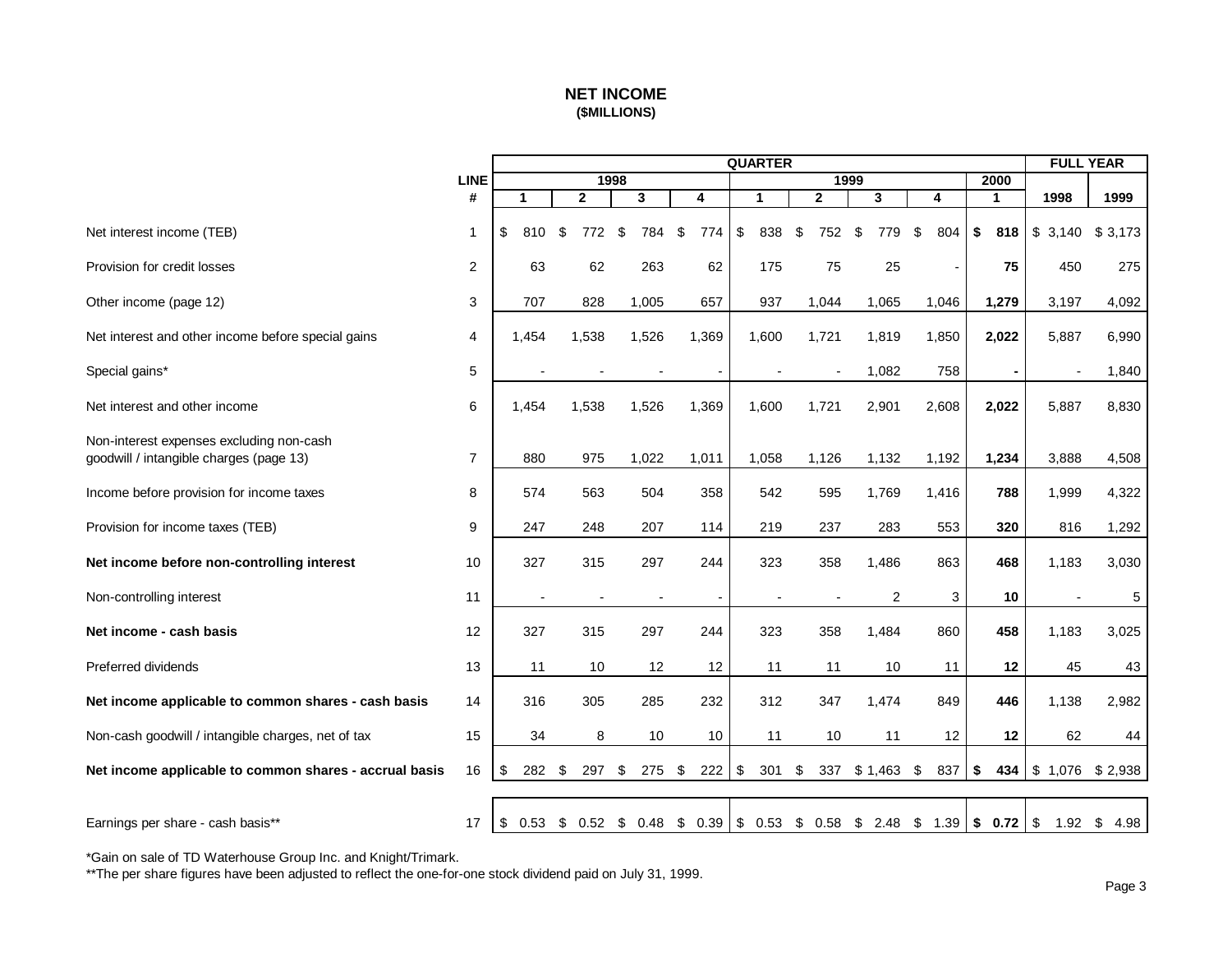#### **NET INCOME BY MAJOR BUSINESS SEGMENT - TOTAL BANK CASH BASIS (\$MILLIONS)**

<span id="page-5-0"></span>

|                                                        |                |                |              |      |       |                 | <b>QUARTER</b> |                 |      |                 |           |                 |                 | <b>FULL YEAR</b> |                 |
|--------------------------------------------------------|----------------|----------------|--------------|------|-------|-----------------|----------------|-----------------|------|-----------------|-----------|-----------------|-----------------|------------------|-----------------|
|                                                        | <b>LINE</b>    |                |              | 1998 |       |                 |                |                 | 1999 |                 |           | 2000            |                 |                  |                 |
|                                                        | #              | 1              | $\mathbf{2}$ |      | 3     | 4               | 1              | $\mathbf{2}$    |      | 3               | 4         | 1               | 1998            |                  | 1999            |
| Net income                                             |                |                |              |      |       |                 |                |                 |      |                 |           |                 |                 |                  |                 |
| Personal & Commercial Banking                          | 1              | \$<br>130      | \$<br>96     | \$   | 104   | \$<br>128       | \$<br>110      | \$<br>101       | \$   | 140             | \$<br>147 | \$<br>147       | \$<br>458       |                  | 498<br>\$.      |
| <b>TD Waterhouse</b>                                   | $\overline{c}$ | 23             | 38           |      | 34    | 38              | 49             | 93              |      | 1,129           | 506       | 103             | 133             |                  | 1,777           |
| TD Asset Management                                    | 3              | 10             | 13           |      | 16    | 11              | 12             | 11              |      | 17              | 14        | 13              | 50              |                  | 54              |
| <b>Total Retail</b>                                    | 4              | 163            | 147          |      | 154   | 177             | 171            | 205             |      | 1,286           | 667       | 263             | 641             |                  | 2,329           |
| <b>TD Securities</b>                                   | 5              | 181            | 183          |      | 256   | 53              | 206            | 162             |      | 186             | 193       | 195             | 673             |                  | 747             |
| Other                                                  | 6              | (17)           | (15)         |      | (113) | 14              | (54)           | (9)             |      | 12              |           |                 | (131)           |                  | (51)            |
| <b>Total Bank</b>                                      | $\overline{7}$ | \$<br>327      | \$<br>315    | \$   | 297   | \$<br>244       | \$<br>323      | \$<br>358       |      | \$1,484         | \$<br>860 | \$<br>458       | \$1,183         |                  | \$3,025         |
| Return on common equity                                |                |                |              |      |       |                 |                |                 |      |                 |           |                 |                 |                  |                 |
| Personal & Commercial Banking                          | 8              | 25 %           | 18 %         |      | 17%   | 21%             | 18%            | 17%             |      | 23 %            | 22 %      | 21 %            |                 | 20 %             | 20%             |
| TD Waterhouse *                                        | 9              | 8              | 14           |      | 11    | 12              | 15             | 31              |      | 13              | 10        | 28 %            | 11              |                  | 17              |
| TD Asset Management                                    | 10             | 26             | 33           |      | 104   | 62              | 74             | 67              |      | 106             | 89        | 80              | 45              |                  | 84              |
| <b>Total Retail</b>                                    | 11             | 20             | 18           |      | 18    | 19              | 19             | 23              |      | $\overline{22}$ | 20        | $\overline{25}$ | $\overline{18}$ |                  | 21              |
| <b>TD Securities</b>                                   | 12             | 18             | 18           |      | 26    | 5               | 19             | 16              |      | 20              | 22        | 22              | 17              |                  | 19              |
| <b>Total Bank*</b>                                     | 13             | 18 %           | 18 %         |      | 16 %  | 12 %            | 16 %           | 18 %            |      | 18 %            | 15 %      | 16 %            |                 | 16 %             | 17%             |
|                                                        |                |                |              |      |       |                 |                |                 |      |                 |           |                 |                 |                  |                 |
| Percentage contribution to total net income            |                |                |              |      |       |                 |                |                 |      |                 |           |                 |                 |                  |                 |
| Personal & Commercial Banking                          | 14             | 40 %           | 30 %         |      | 35 %  | 52 %            | 34 %           | 28 %            |      | 9%              | 17 %      | 32 %            |                 | 39 %             | 16 %            |
| <b>TD Waterhouse</b>                                   | 15             | 7              | 12           |      | 11    | 16              | 15             | 26              |      | 76              | 59        | 22 %            | 11              |                  | 59              |
| TD Asset Management                                    | 16             | 3              | 4            |      | 5     | 5               | $\overline{4}$ | 3               |      | $\mathbf{1}$    | 2         | 3               | 4               |                  | $\overline{c}$  |
| <b>Total Retail</b>                                    | 17             | 50             | 46           |      | 51    | $\overline{73}$ | 53             | $\overline{57}$ |      | 86              | 78        | 57              | 54              |                  | $\overline{77}$ |
| <b>TD Securities</b>                                   | 18             | 55             | 58           |      | 86    | 22              | 64             | 45              |      | 13              | 22        | 43              | 57              |                  | 25              |
| Other                                                  | 19             | (5)            | (4)          |      | (37)  | 5               | (17)           | (2)             |      | 1               |           |                 | (11)            |                  | (2)             |
| <b>Total Bank</b>                                      | 20             | 100 %          | 100 %        |      | 100 % | 100 %           | 100 %          | 100 %           |      | 100 %           | 100 %     | 100 %           |                 | 100 %            | 100 %           |
| Percentage geographic contribution to total net income |                |                |              |      |       |                 |                |                 |      |                 |           |                 |                 |                  |                 |
| Canada                                                 | 21             | 71 %           | 56 %         |      | 45 %  | 62%             | 47 %           | 48 %            |      | 24 %            | 27 %      | 55 %            |                 | 59 %             | 30 %            |
| <b>USA</b>                                             | 22             | 22             | 32           |      | 39    | 17              | 37             | 41              |      | 73              | 69        | 34              | 28              |                  | 64              |
| Offshore                                               | 23             | $\overline{7}$ | 12           |      | 16    | 21              | 16             | 11              |      | 3               | 4         | 11              | 13              |                  | 6               |
| <b>Total Bank</b>                                      | 24             | 100 %          | 100 %        |      | 100 % | 100 %           | 100 %          | 100 %           |      | 100 %           | 100 %     | 100 %           |                 | 100 %            | 100 %           |

\* Excluding special gains.

BASIS OF PRESENTATION OF RESULTS: Results for each segment reflect revenues, expenses, assets and deposits generated by the businesses in that segment. Common equity is allocated to business segments by adding the amounts of capital designated by models for credit, market and operational risk.

OTHER: Includes Real Estate Investments and the effect of transfer pricing differences and any residual unallocated revenues and expenses. The Q1/99, and Q3/98 general provisions for credit losses of \$100 million, and \$200 million respectively are included in Other.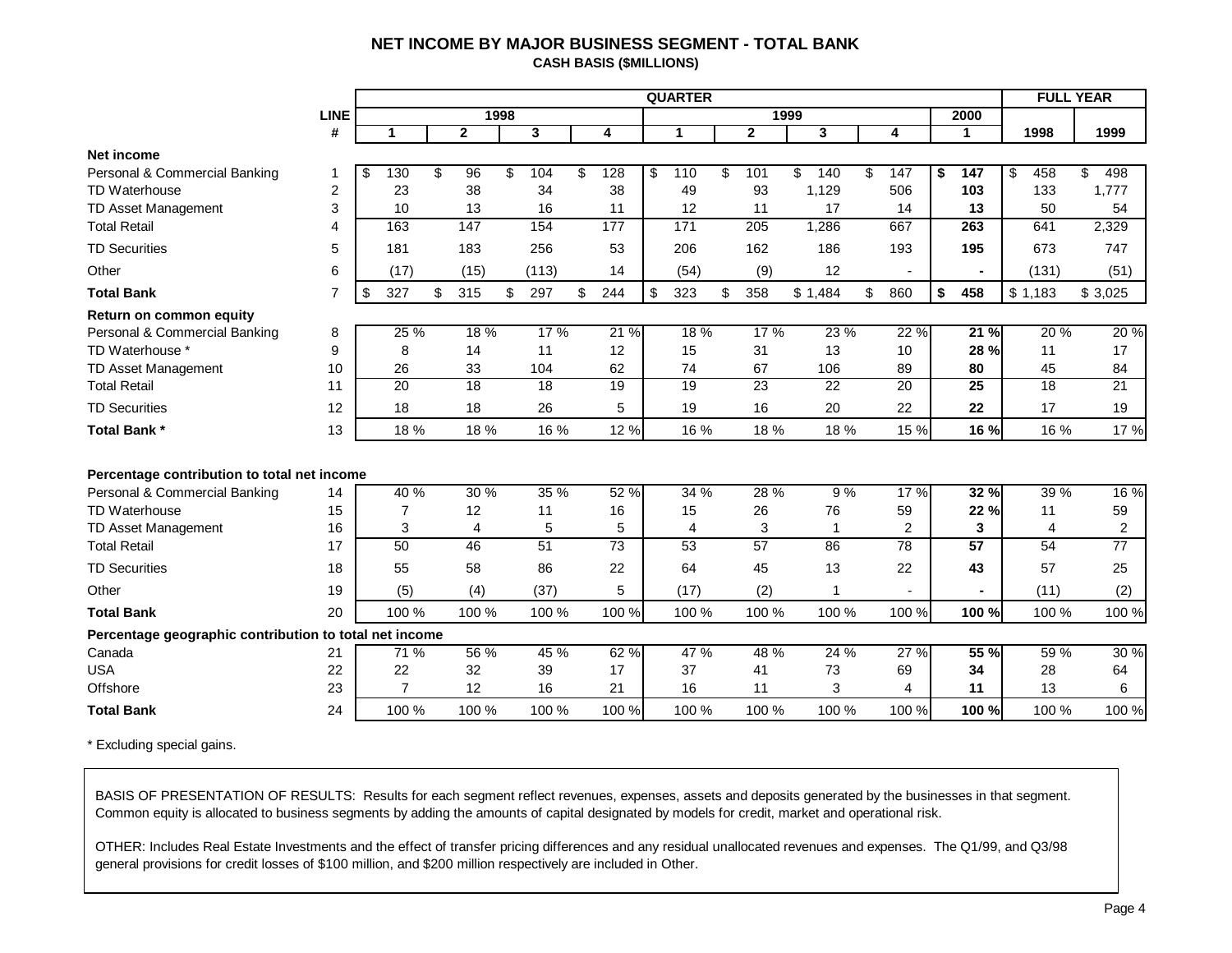| NET INCOME BY MAJOR BUSINESS SEGMENT - PERSONAL & COMMERCIAL BANKING |  |
|----------------------------------------------------------------------|--|
| (\$MILLIONS)                                                         |  |

<span id="page-6-0"></span>

|                                                |                |           |                       |      |        |           | <b>QUARTER</b> |           |      |        |     |        |    |       | <b>FULL YEAR</b> |          |
|------------------------------------------------|----------------|-----------|-----------------------|------|--------|-----------|----------------|-----------|------|--------|-----|--------|----|-------|------------------|----------|
|                                                | <b>LINE</b>    |           |                       | 1998 |        |           |                |           | 1999 |        |     |        |    | 2000  |                  |          |
|                                                | #              |           | $\mathbf{2}$          |      | 3      | 4         |                | 2         |      | 3      |     | 4      |    |       | 1998             | 1999     |
|                                                |                |           |                       |      |        |           |                |           |      |        |     |        |    |       |                  |          |
| Net interest income (TEB)                      |                | 544<br>\$ | \$<br>521             | \$   | 544    | \$<br>542 | \$<br>525      | \$<br>507 | \$   | 523    | \$  | 533    | \$ | 557   | \$2,151          | \$2,088  |
| Provision for credit losses                    | $\overline{2}$ | 43        | 43                    |      | 37     | 35        | 45             | 46        |      | 14     |     | (2)    |    | 45    | 158              | 103      |
| Other income                                   | 3              | 239       | 241                   |      | 250    | 248       | 264            | 272       |      | 296    |     | 286    |    | 313   | 978              | 1,118    |
| Non-interest expenses                          | 4              | 509       | 542                   |      | 562    | 550       | 548            | 554       |      | 559    |     | 570    |    | 567   | 2,163            | 2,231    |
| Net income before taxes                        | 5              | 231       | 177                   |      | 195    | 205       | 196            | 179       |      | 246    |     | 251    |    | 258   | 808              | 872      |
| Income taxes (TEB)                             | 6              | 101       | 81                    |      | 91     | 77        | 86             | 78        |      | 106    |     | 104    |    | 111   | 350              | 374      |
| Net income - cash basis                        |                | \$<br>130 | \$<br>96              | \$   | 104    | \$<br>128 | \$<br>110      | \$<br>101 | \$   | 140    | \$  | 147    | \$ | 147   | \$<br>458        | 498      |
| Non-cash goodwill/intangible charges           | 8              |           |                       |      |        |           |                |           |      |        |     |        |    |       |                  | 2        |
| Net income - accrual basis                     | 9              | 130<br>S  | \$<br>$\overline{96}$ | \$   | 104    | \$<br>128 | \$<br>110      | \$<br>101 | \$   | 139    | \$. | 146    | \$ | 146   | \$<br>458        | 496      |
|                                                |                |           |                       |      |        |           |                |           |      |        |     |        |    |       |                  |          |
|                                                |                |           |                       |      |        |           |                |           |      |        |     |        |    |       |                  |          |
| Selected volumes and ratios                    |                |           |                       |      |        |           |                |           |      |        |     |        |    |       |                  |          |
| Average loans and customers'                   | 10             | 56<br>\$  | \$<br>57              | \$   | 59     | \$<br>59  | \$<br>60       | \$<br>61  | \$   | 62     | \$  | 61     | S. | 61    | \$<br>58         | \$<br>61 |
| liability under acceptances (\$B)              |                |           |                       |      |        |           |                |           |      |        |     |        |    |       |                  |          |
| Average deposits (\$B)                         | 11             | 51        | 50                    |      | 51     | 52        | 53             | 54        |      | 55     |     | 56     |    | 58    | 51               | 55       |
| Assets under administration (\$B)              | 12             | 33<br>\$  | \$<br>35              | \$   | 37     | \$<br>37  | \$<br>38       | \$<br>40  | \$   | 44     | \$  | 48     | \$ | 50    | \$<br>37         | 48       |
|                                                |                |           |                       |      |        |           |                |           |      |        |     |        |    |       |                  |          |
| Margin on average earning assets               | 13             | 3.99 %    | 3.88 %                |      | 3.82 % | 3.85 %    | 3.72 %         | 3.72 %    |      | 3.66 % |     | 3.67 % |    | 3.89% | 3.89 %           | 3.69%    |
| Efficiency ratio excluding goodwill/intangible | 14             | 65 %      | 71 %                  |      | 71 %   | 70 %      | 70 %           | 71 %      |      | 68 %   |     | 70 %   |    | 65 %  | 69 %             | 70 %     |
| Cash basis return on total common equity       | 15             | 25 %      | 18 %                  |      | 17 %   | 21 %      | 18 %           | 17 %      |      | 23 %   |     | 22 %   |    | 21 %  | 20 %             | 20 %     |

#### PERSONAL AND COMMERCIAL BANKING:

Provides financial services to consumers and small and medium-sized businesses. It encompasses retail banking, electronic banking, credit card services, private banking, full service brokerage, trust and insurance businesses, operating through a network of retail outlets, automated banking machines, telephones, PCs and the Internet. It also includes income from interest rate gapping.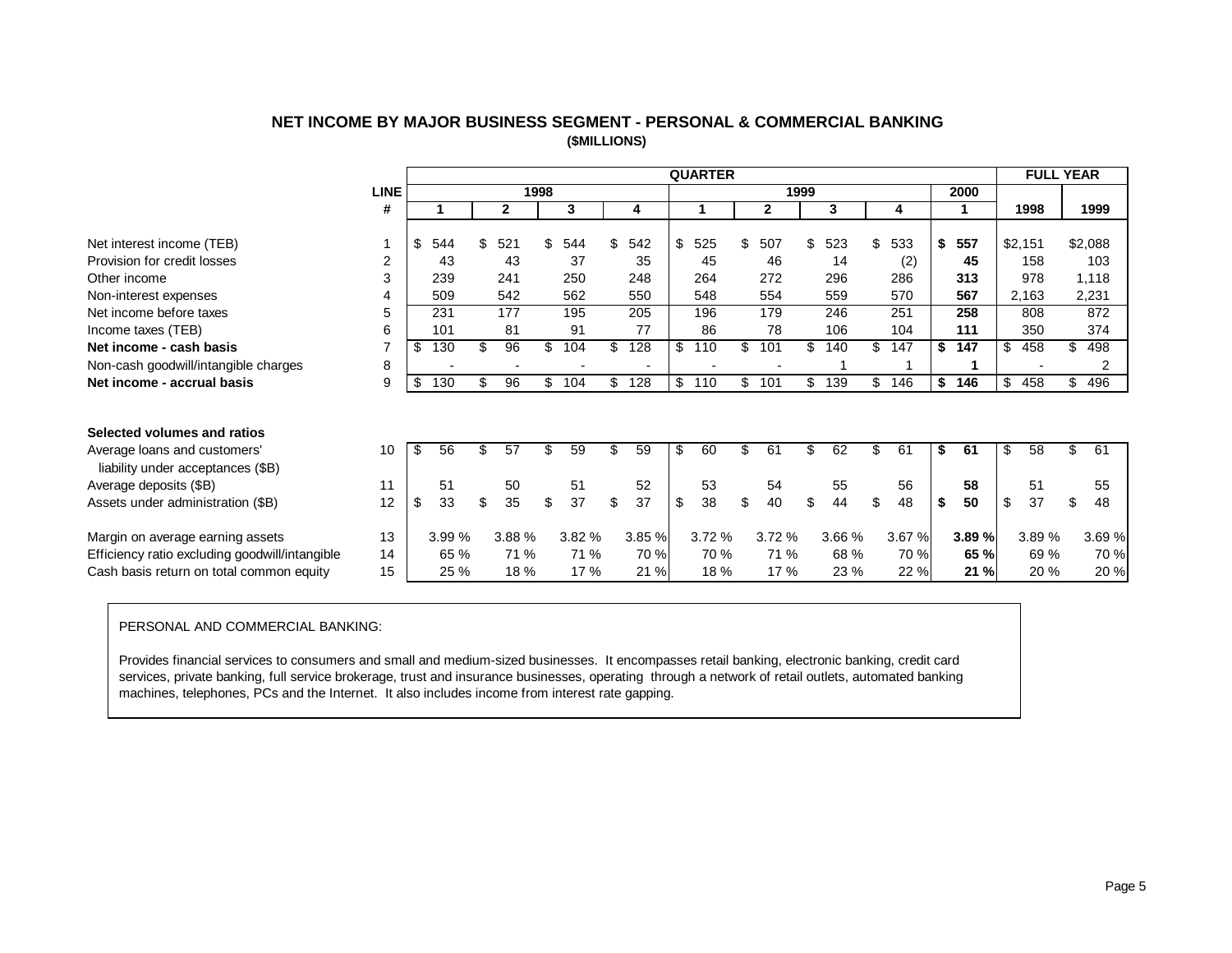| NET INCOME BY MAJOR BUSINESS SEGMENT - TD WATERHOUSE |
|------------------------------------------------------|
| (\$MILLIONS)                                         |

<span id="page-7-0"></span>

|                                                   |             |     |                 |     |                 |      |                 |                |    | <b>QUARTER</b> |     |                |    |                 |           |    |      |              | <b>FULL YEAR</b> |     |         |
|---------------------------------------------------|-------------|-----|-----------------|-----|-----------------|------|-----------------|----------------|----|----------------|-----|----------------|----|-----------------|-----------|----|------|--------------|------------------|-----|---------|
|                                                   | <b>LINE</b> |     |                 |     |                 | 1998 |                 |                |    |                |     | 1999           |    |                 |           |    | 2000 |              |                  |     |         |
|                                                   | #           |     |                 |     | $\mathbf{2}$    |      | 3               | 4              |    | 1              |     | $\mathbf{2}$   |    | 3               | 4         |    |      |              | 1998             |     | 1999    |
| Net interest income (TEB)                         |             | \$  | 41              |     | 49              | ж    | 55              | \$<br>57       | \$ | 60             |     | 67             | S  | 84              | \$<br>97  | \$ | 118  | \$           | 202              | \$  | 308     |
| Provision for credit losses                       | 2           |     |                 |     |                 |      |                 |                |    |                |     |                |    |                 |           |    |      |              |                  |     |         |
| Brokerage commissions & other                     | 3           |     | 142             |     | 182             |      | 194             | 208            |    | 265            |     | 367            |    | 1,358           | 1,029     |    | 459  |              | 726              |     | 3,019   |
| Non-interest expenses *                           | 4           |     | 145             |     | 163             |      | 190             | 204            |    | 240            |     | 274            |    | 276             | 304       |    | 388  |              | 702              |     | 1,094   |
| Net income before taxes                           | 5           |     | 38              |     | 68              |      | 59              | 61             |    | 85             |     | 160            |    | 1,166           | 822       |    | 189  |              | 226              |     | 2,233   |
| Income taxes (TEB)                                | 6           |     | 15              |     | 30              |      | 25              | 23             |    | 36             |     | 67             |    | 35              | 313       |    | 76   |              | 93               |     | 451     |
| Non-controlling interest                          |             |     |                 |     |                 |      |                 |                |    |                |     |                |    | $\overline{2}$  | 3         |    | 10   |              |                  |     | 5       |
| Net income - cash basis                           | 8           | \$  | 23              |     | $\overline{38}$ | \$   | 34              | \$<br>38       | S. | 49             | \$  | 93             |    | $\sqrt{$1,129}$ | \$<br>506 | \$ | 103  | \$           | 133              |     | \$1,777 |
| Non-cash goodwill/intangible charges              | 9           |     | 34              |     | 8               |      | 10              | 10             |    | 11             |     | 10             |    | 10              | 11        |    | 11   |              | 62               |     | 42      |
| Net income - accrual basis                        | 10          | \$  | (11)            | \$  | 30              | \$   | 24              | \$<br>28       | \$ | 38             | \$  | 83             |    | \$1,119         | \$<br>495 | \$ | 92   | \$           | 71               |     | \$1,735 |
|                                                   |             |     |                 |     |                 |      |                 |                |    |                |     |                |    |                 |           |    |      |              |                  |     |         |
| Selected volumes and ratios                       |             |     |                 |     |                 |      |                 |                |    |                |     |                |    |                 |           |    |      |              |                  |     |         |
| Average earning assets (\$B)                      | 11          | \$. | 5               | \$. | 6               | \$   |                 | \$<br>8        | \$ | 9              | \$. | 12             | \$ | 14              | \$<br>15  | S  | 19   | \$           |                  | \$. | 13      |
| Assets under administration (\$B)                 |             |     |                 |     |                 |      |                 |                |    |                |     |                |    |                 |           |    |      |              |                  |     |         |
| Retail brokerage: Canada                          | 12          | \$  | 22              |     | 25              | \$   | 24              | \$<br>23       | \$ | 26             | \$  | 28             | \$ | 29              | \$<br>31  | \$ | 36   | \$           | 23               | \$  | 31      |
| <b>USA</b>                                        | 13          |     | 52              |     | 61              |      | 69              | 73             |    | 94             |     | 123            |    | 135             | 142       |    | 173  |              | 73               |     | 142     |
| Offshore                                          | 14          |     |                 |     |                 |      |                 |                |    | 2              |     | $\overline{2}$ |    | $\overline{2}$  | 3         |    | 4    |              |                  |     | 3       |
| Brokerage - correspondent brokers                 | 15          |     | 4               |     | 4               |      | 5               | $\overline{4}$ |    | 4              |     | 5              |    | 6               | 6         |    | 7    |              | 4                |     | 6       |
| <b>Total AUA</b>                                  | 16          | \$  | $\overline{78}$ | \$  | 90              | \$   | $\overline{98}$ | \$<br>100      | \$ | 126            | \$  | 158            | \$ | 172             | \$<br>182 | \$ | 220  | $\mathbb{S}$ | 100              | \$  | 182     |
| Efficiency ratio excluding goodwill/intangible ** | 17          |     | 78 %            |     | 71 %            |      | 76 %            | 77 %           |    | 74 %           |     | 63 %           |    | 77 %            | 83 %      |    | 67 % |              | 76 %             |     | 33 %    |
| Cash basis return on total common equity **       | 18          |     | 8%              |     | 14 %            |      | 11 %            | 12 %           |    | 15 %           |     | 31 %           |    | 13 %            | 10 %      |    | 28 % |              | 11 %             |     | 17 %    |

\* Excluding non-cash goodwill/intangible charges.

\*\* Excluding special gains.

Excluding the impact of the \$471 million after tax gains in Q4/99, Net Income on a cash basis would be \$35 million. Excluding the impact of \$1,082 million after tax gain on the sale of TD Waterhouse Group Inc. in Q3/99, Net Income on a cash basis would be \$47 million. Excluding the impact of \$41 million after tax investment securities gains in Q2/99, Net Income on a cash basis would be \$52 million.

#### TD WATERHOUSE:

Comprised of TD Waterhouse (USA, Canada, Europe, Australia and Hong Kong) and Fund Services.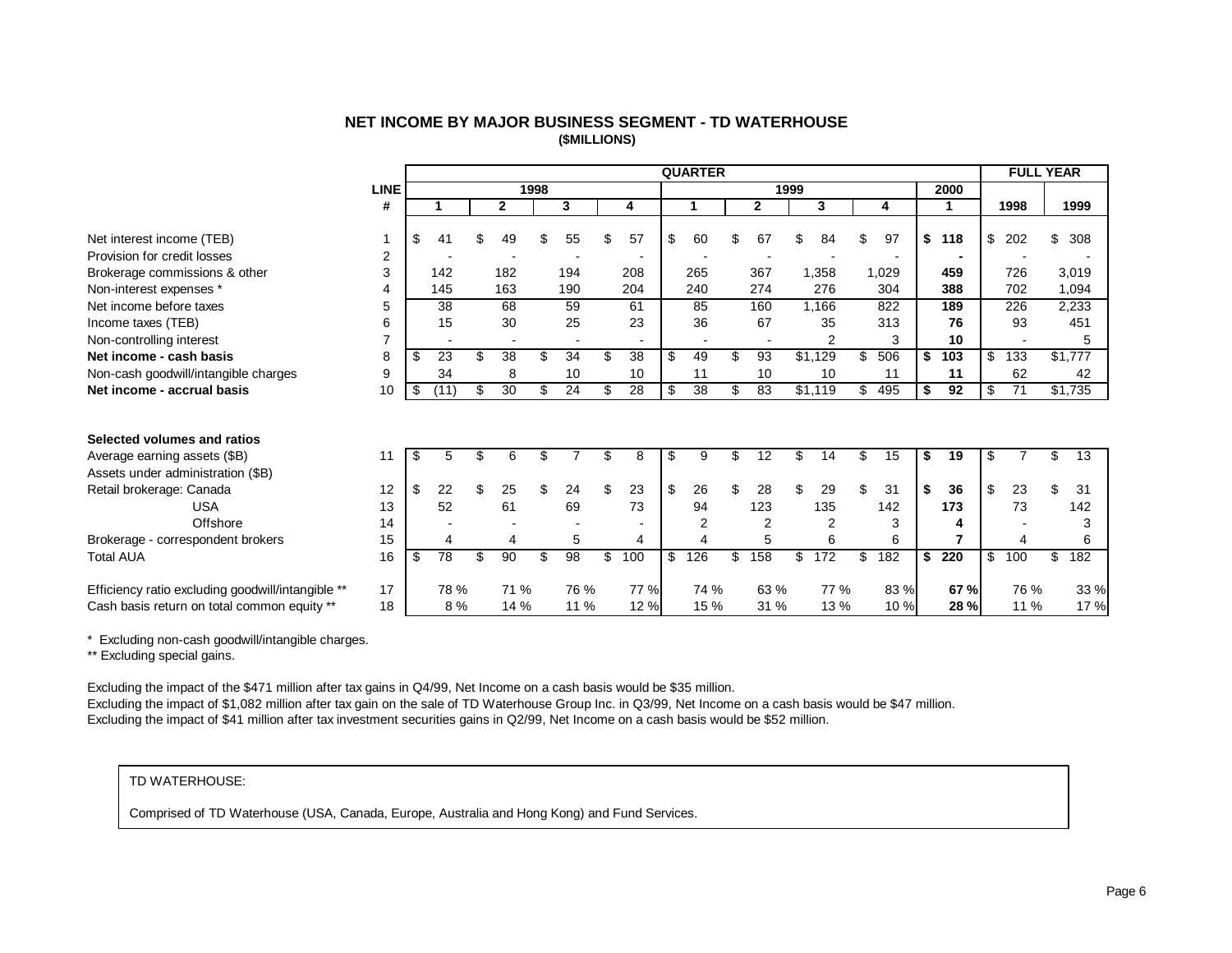| NET INCOME BY MAJOR BUSINESS SEGMENT - TD ASSET MANAGEMENT |
|------------------------------------------------------------|
| (\$MILLIONS)                                               |

<span id="page-8-0"></span>

|                                                |             |          |    |      |      |       |    |                | <b>QUARTER</b> |    |      |      |       |    |      |    |      |    | <b>FULL YEAR</b> |     |      |
|------------------------------------------------|-------------|----------|----|------|------|-------|----|----------------|----------------|----|------|------|-------|----|------|----|------|----|------------------|-----|------|
|                                                | <b>LINE</b> |          |    |      | 1998 |       |    |                |                |    |      | 1999 |       |    |      |    | 2000 |    |                  |     |      |
|                                                | #           |          |    | 2    |      | 3     |    | 4              |                |    |      |      | 3     |    | 4    |    |      |    | 1998             |     | 1999 |
|                                                |             |          |    |      |      |       |    |                |                |    |      |      |       |    |      |    |      |    |                  |     |      |
| Net interest income (TEB)                      |             | \$       |    | 3    |      |       | \$ | 3              | \$<br>4        |    | 6    | \$   | 9     | \$ | 3    |    | 6    | \$ |                  |     | 22   |
| Provision for credit losses                    | 2           |          |    |      |      |       |    | $\blacksquare$ |                |    |      |      |       |    |      |    |      |    |                  |     |      |
| Other income                                   | 3           | 38       |    | 42   |      | 54    |    | 32             | 44             |    | 37   |      | 46    |    | 54   |    | 49   |    | 166              |     | 181  |
| Non-interest expenses                          | 4           | 24       |    | 20   |      | 23    |    | 17             | 26             |    | 23   |      | 24    |    | 32   |    | 31   |    | 84               |     | 105  |
| Net income before taxes                        | 5           | 18       |    | 25   |      | 32    |    | 18             | 22             |    | 20   |      | 31    |    | 25   |    | 24   |    | 93               |     | 98   |
| Income taxes (TEB)                             | 6           | 8        |    | 12   |      | 16    |    | ⇁              | 10             |    | 9    |      | 14    |    | 11   |    | 11   |    | 43               |     | 44   |
| Net income - cash basis                        | ⇁           | \$<br>10 | \$ | 13   | \$   | 16    | S. | 11             | \$<br>12       | \$ | 11   | \$.  | 17    |    | 14   | \$ | 13   | \$ | 50               | \$. | 54   |
| Non-cash goodwill/intangible charges           | 8           |          |    |      |      |       |    | $\blacksquare$ |                |    |      |      |       |    |      |    |      |    |                  |     |      |
| Net income - accrual basis                     | 9           | \$<br>10 |    | 13   | \$   | 16    |    | 11             | \$<br>12       | S  |      |      | 17    |    | 14   | \$ | 13   | S  | 50               |     | 54   |
|                                                |             |          |    |      |      |       |    |                |                |    |      |      |       |    |      |    |      |    |                  |     |      |
|                                                |             |          |    |      |      |       |    |                |                |    |      |      |       |    |      |    |      |    |                  |     |      |
| Selected volumes and ratios                    |             |          |    |      |      |       |    |                |                |    |      |      |       |    |      |    |      |    |                  |     |      |
| Assets under mgmt. as at quarter end (\$B)     | 10          | \$<br>47 | S. | 52   | \$.  | 53    | S. | 54             | \$<br>60       | .ፍ | 63   | \$.  | 67    | ж  | 69   | S  | 74   | \$ | 54               | \$. | 69   |
|                                                |             |          |    |      |      |       |    |                |                |    |      |      |       |    |      |    |      |    |                  |     |      |
| Efficiency ratio excluding goodwill/intangible | 11          | 57 %     |    | 45 % |      | 43 %  |    | 48 %           | 55 %           |    | 54 % |      | 44 %  |    | 56 % |    | 57 % |    | 47 %             |     | 52 % |
| Cash basis return on common equity             | 12          | 26 %     |    | 33 % |      | 104 % |    | 62 %           | 74 %           |    | 67 % |      | 106 % |    | 89 % |    | 80 % |    | 45 %             |     | 84 % |

#### TD ASSET MANAGEMENT

Provides a full range of investment management services, including private money management to high net worth individuals, passive, quantitative, enhanced and active institutional portfolios for pension funds, corporations, institutions, endowments and foundations and mutual funds for retail investors.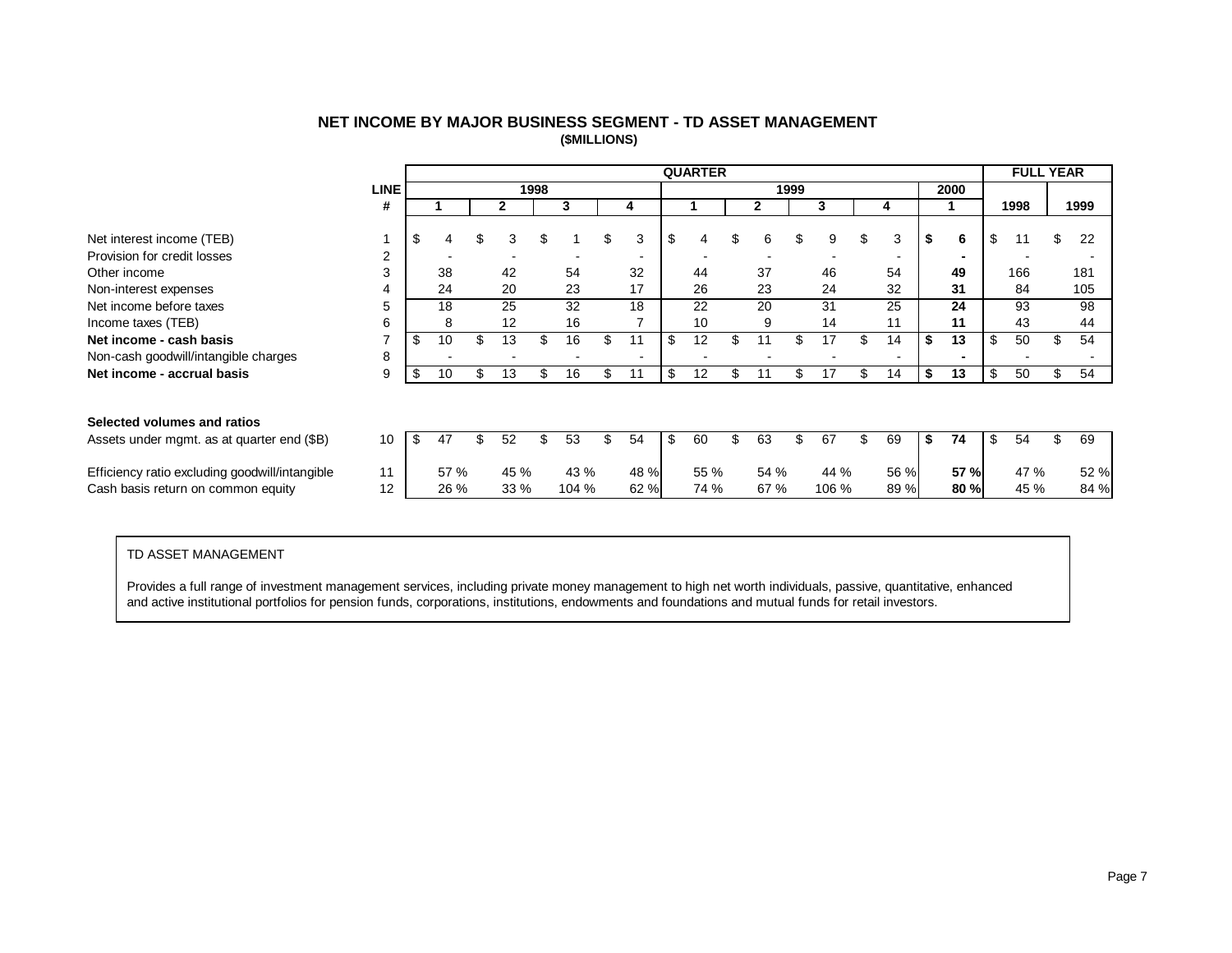#### **NET INCOME BY MAJOR BUSINESS SEGMENT - TD SECURITIES (\$MILLIONS)**

<span id="page-9-0"></span>

|                                                    |             |           |     |              |      |      |     |      |      | <b>QUARTER</b> |              |      |      |     |      |    |      |     | <b>FULL YEAR</b> |           |
|----------------------------------------------------|-------------|-----------|-----|--------------|------|------|-----|------|------|----------------|--------------|------|------|-----|------|----|------|-----|------------------|-----------|
|                                                    | <b>LINE</b> |           |     |              | 1998 |      |     |      |      |                |              | 1999 |      |     |      |    | 2000 |     |                  |           |
|                                                    | #           |           |     | $\mathbf{2}$ |      | 3    |     | 4    |      |                | $\mathbf{2}$ |      | 3    |     |      |    |      |     | 1998             | 1999      |
|                                                    |             |           |     |              |      |      |     |      |      |                |              |      |      |     |      |    |      |     |                  |           |
| Net interest income (TEB)                          |             | \$<br>262 | \$  | 247          | \$   | 253  | \$  | 262  | \$   | 280            | \$<br>199    | \$   | 171  | \$  | 156  | \$ | 161  |     | \$1,024          | 806       |
| Provision for credit losses                        | 2           | 20        |     | 20           |      | 25   |     | 27   |      | 30             | 30           |      | 13   |     | 3    |    | 30   |     | 92               | 76        |
| Credit and advisory fees                           | 3           | 261       |     | 347          |      | 486  |     | 117  |      | 347            | 370          |      | 439  |     | 439  |    | 471  |     | 1,211            | 1,595     |
| Non-interest expenses                              |             | 205       |     | 249          |      | 250  |     | 274  |      | 240            | 252          |      | 283  |     | 253  |    | 263  |     | 978              | 1,028     |
| Net income before taxes                            | 5           | 298       |     | 325          |      | 464  |     | 78   |      | 357            | 287          |      | 314  |     | 339  |    | 339  |     | 1,165            | 1,297     |
| Income taxes (TEB)                                 | 6           | 117       |     | 142          |      | 208  |     | 25   |      | 151            | 125          |      | 128  |     | 146  |    | 144  |     | 492              | 550       |
| Net income - cash basis                            |             | \$<br>181 | \$  | 183          |      | 256  |     | 53   | \$   | 206            | \$<br>162    |      | 186  | \$  | 193  | S  | 195  | \$  | 673              | \$<br>747 |
| Non-cash goodwill/intangible charges               | 8           |           |     |              |      |      |     |      |      |                |              |      |      |     |      |    |      |     |                  |           |
| Net income - accrual basis                         | 9           | \$<br>181 | \$  | 183          | \$   | 256  | \$. | 53   | \$   | 206            | \$<br>162    | \$   | 186  | \$  | 193  | \$ | 195  | \$  | 673              | \$<br>747 |
|                                                    |             |           |     |              |      |      |     |      |      |                |              |      |      |     |      |    |      |     |                  |           |
| Selected volumes and ratios                        |             |           |     |              |      |      |     |      |      |                |              |      |      |     |      |    |      |     |                  |           |
| Securities purchased under resale agreements (\$B) | 10          | \$<br>27  | \$. | 29           | \$   | 33   |     | 12   | - \$ | 23             | \$<br>21     |      | 28   | \$. | 26   | ä. | 27   | -\$ | 12               | 26        |
| Trading securities (\$B)                           | 11          | 25        |     | 31           |      | 44   |     | 37   |      | 47             | 48           |      | 52   |     | 51   |    | 55   |     | 37               | 51        |
| Short sales of securities (\$B)                    | 12          | 9         |     | 10           |      | 16   |     | 13   |      | 16             | 16           |      | 23   |     | 15   |    | 19   |     | 13               | 15        |
| Securities sold under repurchase agreements (\$B)  | 13          | 19        |     | 21           |      | 24   |     | 8    |      | 16             | 15           |      | 19   |     | 19   |    | 16   |     | 8                | 19        |
| Average loans and customers' liability under       |             |           |     |              |      |      |     |      |      |                |              |      |      |     |      |    |      |     |                  |           |
| acceptances (\$B)                                  | 14          | 29        |     | 29           |      | 28   |     | 30   |      | 33             | 32           |      | 28   |     | 26   |    | 26   |     | 29               | 30        |
| Efficiency ratio excluding goodwill/intangible     | 15          | 39 %      |     | 42 %         |      | 34 % |     | 72 % |      | 38 %           | 44 %         |      | 46 % |     | 43 % |    | 42 % |     | 44 %             | 43 %      |
| Cash basis return on total common equity           | 16          | 18 %      |     | 18 %         |      | 26 % |     | 5 %  |      | 19 %           | 16 %         |      | 20 % |     | 22 % |    | 22 % |     | 17 %             | 19 %      |

Excluding the impact of \$35 million after tax one-time security gains in Q1/99, Net Income, Efficiency and ROE on a cash basis would be \$171 million, 42% and 16% respectively. Excluding the impact of \$200 million special security gains in Q3/98, Net Income, Efficiency and ROE on a cash basis would be \$152 million, 46%, and 15% respectively. Excluding the impact of \$29 million after tax sale of payroll in Q1/98, Net Income, Efficiency and ROE on a cash basis would be \$152 million, 43%, and 15% respectively.

#### TD SECURITIES:

Provides a full range of investment banking, merchant banking, mergers and acquistion advisory, fixed income, foreign exchange, derivatives products, high yield, money market, equities, and corporate banking services, including loan syndications, to our borrowing, investing and issuing clients in Canada, the U.S.A., Europe, Australia, Latin America and Asia. The segment also includes the results of the Bank's Head Office investment portfolios and certain Head Office treasury activities.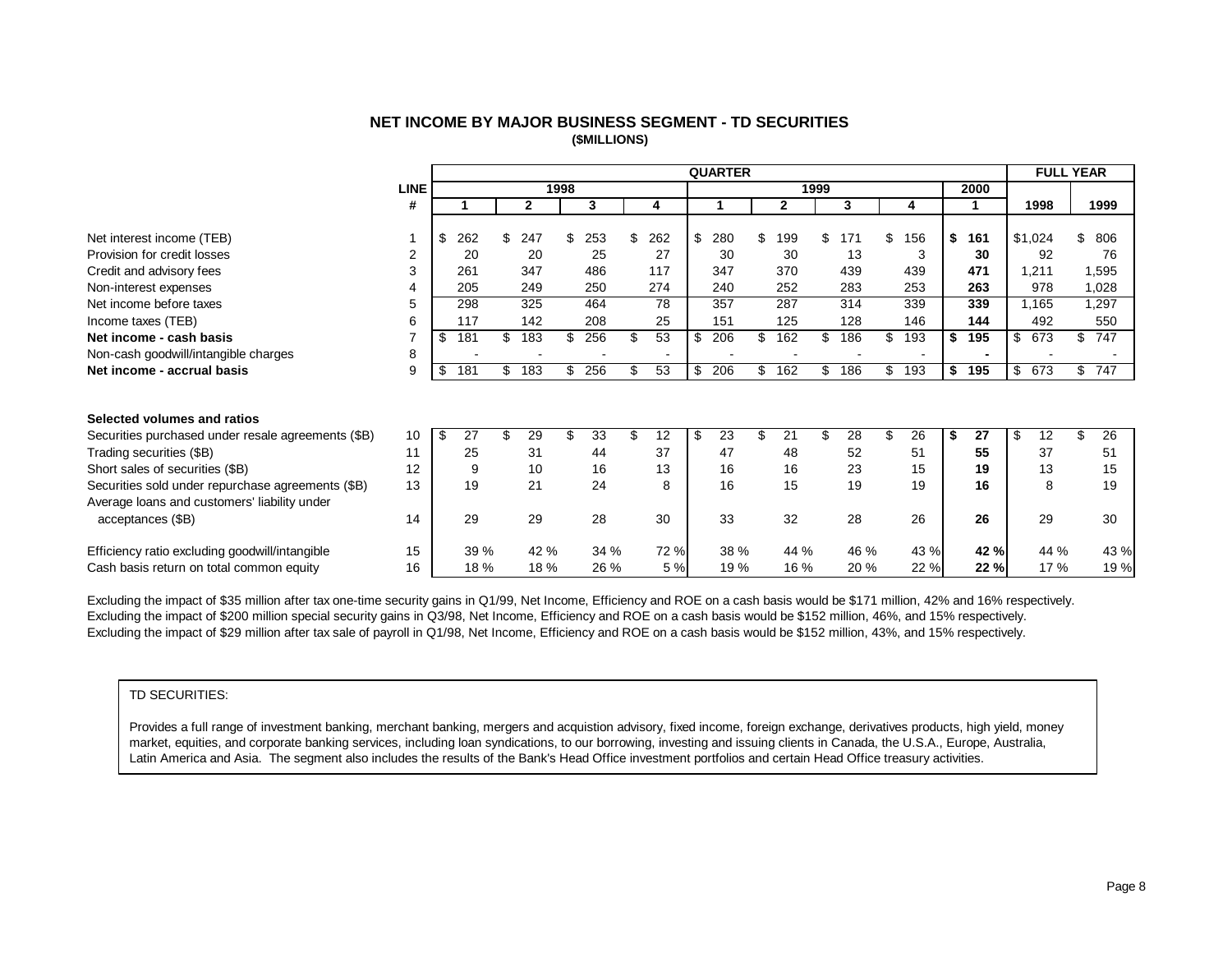#### **NII, MARGINS, RATES AND OTHER STATISTICS (\$MILLIONS)**

<span id="page-10-0"></span>

|                                                 |                |            |                |                          |      |                |               |                    |                          | <b>QUARTER</b>           |                       |      |                          |            |    |                          | <b>FULL YEAR</b>      |               |           |
|-------------------------------------------------|----------------|------------|----------------|--------------------------|------|----------------|---------------|--------------------|--------------------------|--------------------------|-----------------------|------|--------------------------|------------|----|--------------------------|-----------------------|---------------|-----------|
|                                                 | <b>LINE</b>    |            |                |                          | 1998 |                |               |                    |                          |                          |                       | 1999 |                          |            |    | 2000                     |                       |               |           |
|                                                 | #              | 1          |                | $\mathbf{2}$             |      | 3              |               | 4                  |                          | $\mathbf{1}$             | $\overline{2}$        |      | 3                        | 4          |    | 1                        | 1998                  |               | 1999      |
| Net interest income                             |                |            |                |                          |      |                |               |                    |                          |                          |                       |      |                          |            |    |                          |                       |               |           |
| Net interest income                             | -1             | \$<br>760  |                | \$<br>717                | \$   | 736            | \$            | 728                | \$                       | 793                      | \$<br>704             | \$   | 727                      | \$<br>757  | \$ | 768                      | \$<br>2,941           | \$            | 2,981     |
| TEB adjustment                                  | $\overline{2}$ | 50         |                | 55                       |      | 48             |               | 46                 |                          | 45                       | 48                    |      | 52                       | 47         |    | 50                       | 199                   |               | 192       |
| Net interest income (TEB)                       | 3              | \$<br>810  |                | 772<br>\$                | \$   | 784            | \$            | 774                | \$                       | 838                      | \$<br>752             | \$   | 779                      | \$<br>804  | \$ | 818                      | \$<br>3,140           | \$            | 3,173     |
| Average assets                                  |                |            |                |                          |      |                |               |                    |                          |                          |                       |      |                          |            |    |                          |                       |               |           |
| Average earning assets                          | $\overline{4}$ | \$145,776  |                | \$155,213                |      | \$165,392      |               | \$178,398          |                          | \$181,123                | \$181,156             |      | \$189,687                | \$192,456  |    | \$201,178                | \$161,244             |               | \$186,147 |
| Average total assets                            | 5              | 172,931    |                | 184,173                  |      | 196,746        |               | 208,343            |                          | 211,978                  | 208,714               |      | 216,528                  | 216,866    |    | 226,944                  | 190,600               |               | 213,561   |
| Trading related income (TEB)*                   |                |            |                |                          |      |                |               |                    |                          |                          |                       |      |                          |            |    |                          |                       |               |           |
| Interest rate and credit portfolios             | 6              | \$<br>58   |                | \$<br>121                | \$   | 104            | \$            | 113                | \$                       | 76                       | \$<br>142             | \$   | 125                      | \$<br>74   | S. | 106                      | \$<br>396             | \$            | 417       |
| Foreign exchange portfolios                     | $\overline{7}$ | 32         |                | 24                       |      | 23             |               | 33                 |                          | 47                       | 35                    |      | 29                       | 34         |    | 52                       | 112                   |               | 145       |
| Equity and other portfolios                     | 8              | 20         |                | 43                       |      | 10             |               | (113)              |                          | 55                       | 36                    |      | $\overline{7}$           | 49         |    | 63                       | (40)                  |               | 147       |
| Total trading income                            | 9              | 110<br>\$  |                | 188<br>\$                | \$   | 137            | \$            | 33                 | \$.                      | 178                      | \$<br>213             | \$   | 161                      | \$<br>157  | -9 | 221                      | \$<br>468             | \$            | 709       |
|                                                 |                |            |                |                          |      |                |               |                    |                          |                          |                       |      |                          |            |    |                          |                       |               |           |
| Impact on NII from impaired loans               |                |            |                |                          |      |                |               |                    |                          |                          |                       |      |                          |            |    |                          |                       |               |           |
| Reduction/(increase) in NII from impaired loans |                |            |                |                          |      |                |               |                    |                          |                          |                       |      |                          |            |    |                          |                       |               |           |
| Gross                                           | 10             | s,<br>11   |                | S<br>17                  | \$   | $\overline{9}$ | $\mathsf{\$}$ | 16                 | \$                       | 15                       | \$<br>15              | s,   | $\overline{17}$          | \$<br>16   | \$ | 21                       | \$<br>53              | $\mathsf{\$}$ | 63        |
| Recoveries                                      | 11             |            | (4)            | (4)                      |      | (4)            |               | (4)                |                          | (3)                      | (3)                   |      | (3)                      | (2)        |    | (3)                      | (16)                  |               | (11)      |
| Net reduction/(increase)                        | 12             | $\sqrt{3}$ | $\overline{7}$ | \$<br>13                 | \$   | $\overline{5}$ | \$            | 12                 | $\overline{\mathcal{S}}$ | $\overline{12}$          | \$<br>12              | S,   | 14                       | \$<br>14   | S, | $\overline{18}$          | \$<br>$\overline{37}$ | s,            | 52        |
| Net interest margin                             |                |            |                |                          |      |                |               |                    |                          |                          |                       |      |                          |            |    |                          |                       |               |           |
| N.I.I. (TEB) as a % of average earning assets   | 13             |            | 2.21 %         | 2.04 %                   |      | 1.88%          |               | 1.72%              |                          | 1.84 %                   | 1.70%                 |      | 1.63%                    | 1.66%      |    | 1.62%                    | 1.95%                 |               | 1.70%     |
| N.I.I. (TEB) as a % of average total assets     | 14             | 1.86       |                | 1.72                     |      | 1.58           |               | 1.47               |                          | 1.57                     | 1.48                  |      | 1.43                     | 1.47       |    | 1.43                     | 1.65                  |               | 1.49      |
| Effective tax rates**                           |                |            |                |                          |      |                |               |                    |                          |                          |                       |      |                          |            |    |                          |                       |               |           |
| Published                                       | 15             |            | 40.2%          | 38.4%                    |      | 35.5%          |               | 21.7%              |                          | 35.5 %                   | 34.9%                 |      | 36.8%                    | 38.3%      |    | 37.0%                    | 35.3%                 |               | 36.9%     |
| <b>TEB</b>                                      | 16             | 45.7       |                | 44.5                     |      | 41.8           |               | 32.3               |                          | 41.0                     | 40.4                  |      | 41.6                     | 40.4       |    | 41.1                     | 42.0                  |               | 40.8      |
| Number of common shares outstanding (millions)  |                |            |                |                          |      |                |               |                    |                          |                          |                       |      |                          |            |    |                          |                       |               |           |
| At end of period                                | 17             | 593.9      |                | 594.1                    |      | 594.1          |               | $\overline{594.2}$ |                          | 594.4                    | 594.5                 |      | 594.6                    | 620.3      |    | 621.5                    | 594.2                 |               | 620.3     |
| Average for period                              | 18             | 594.0      |                | 594.0                    |      | 594.1          |               | 594.2              |                          | 594.4                    | 594.4                 |      | 594.5                    | 613.9      |    | 620.6                    | 594.0                 |               | 599.3     |
|                                                 |                |            |                |                          |      |                |               |                    |                          |                          |                       |      |                          |            |    |                          |                       |               |           |
| <b>Asset securitization</b>                     |                |            |                |                          |      |                |               |                    |                          |                          |                       |      |                          |            |    |                          |                       |               |           |
| Securitized during the quarter                  |                |            |                |                          |      |                |               |                    |                          |                          |                       |      |                          |            |    |                          |                       |               |           |
| Mortgages - conventional                        | 19             | 471        |                | 498                      |      | $\blacksquare$ |               | 582                |                          | $\overline{\phantom{a}}$ | $\tilde{\phantom{a}}$ |      | 382                      | 2,410      |    | $\blacksquare$           | 1,551                 |               | 2,792     |
| Mortgages - MBS pools                           | 20             |            |                |                          |      |                |               | $\sim$             |                          | 500                      | ä,                    |      | 404                      | 22         |    | 20                       | ä,                    |               | 926       |
| <b>Credit Cards</b>                             | 21             |            |                | $\overline{\phantom{a}}$ |      | 1,140          |               | 560                |                          |                          | 325                   |      | $\overline{\phantom{a}}$ |            |    | $\overline{\phantom{a}}$ | 1,700                 |               | 325       |
| Corporate Loans                                 | 22             |            |                |                          |      |                |               |                    |                          |                          |                       |      |                          | 200        |    |                          |                       |               | 200       |
| Outstanding at period end                       | 23             | 2,305      |                | 2,715                    |      | 3,723          |               | 4,721              |                          | 5,044                    | 5,207                 |      | 5,811                    | 8,270      |    | 8.029                    | 4,721                 |               | 8,270     |
| Income statement impact                         |                |            |                |                          |      |                |               |                    |                          |                          |                       |      |                          |            |    |                          |                       |               |           |
| Net interest income                             | 24             | \$         | (4)            | \$<br>(4)                | \$   | (5)            | \$            | (33)               | \$                       | (31)                     | \$<br>(33)            | \$   | (39)                     | \$<br>(46) | \$ | (43)                     | \$<br>(46)            | \$            | (149)     |
| Other income                                    | 25             |            | 2              | 3                        |      | $\overline{4}$ |               | 24                 |                          | 16                       | 25                    |      | 27                       | 30         |    | 26                       | 33                    |               | 98        |
| Provision for credit losses                     | 26             |            |                |                          |      |                |               | (10)               |                          | (13)                     | (12)                  |      | (14)                     | (12)       |    | (13)                     | (10)                  |               | (51)      |
| <b>Total impact</b>                             | 27             | \$         | (2)            | \$<br>(1)                | \$   | (1)            | \$            | $\overline{1}$     | \$                       | (2)                      | \$<br>$\overline{4}$  | \$   | $\overline{2}$           | \$<br>(4)  | \$ | (4)                      | \$<br>(3)             | \$            | ×.        |

\* Includes trading-related income reported in net interest and other income.

\*\* Excludes gain on sale of TD Waterhouse Group Inc.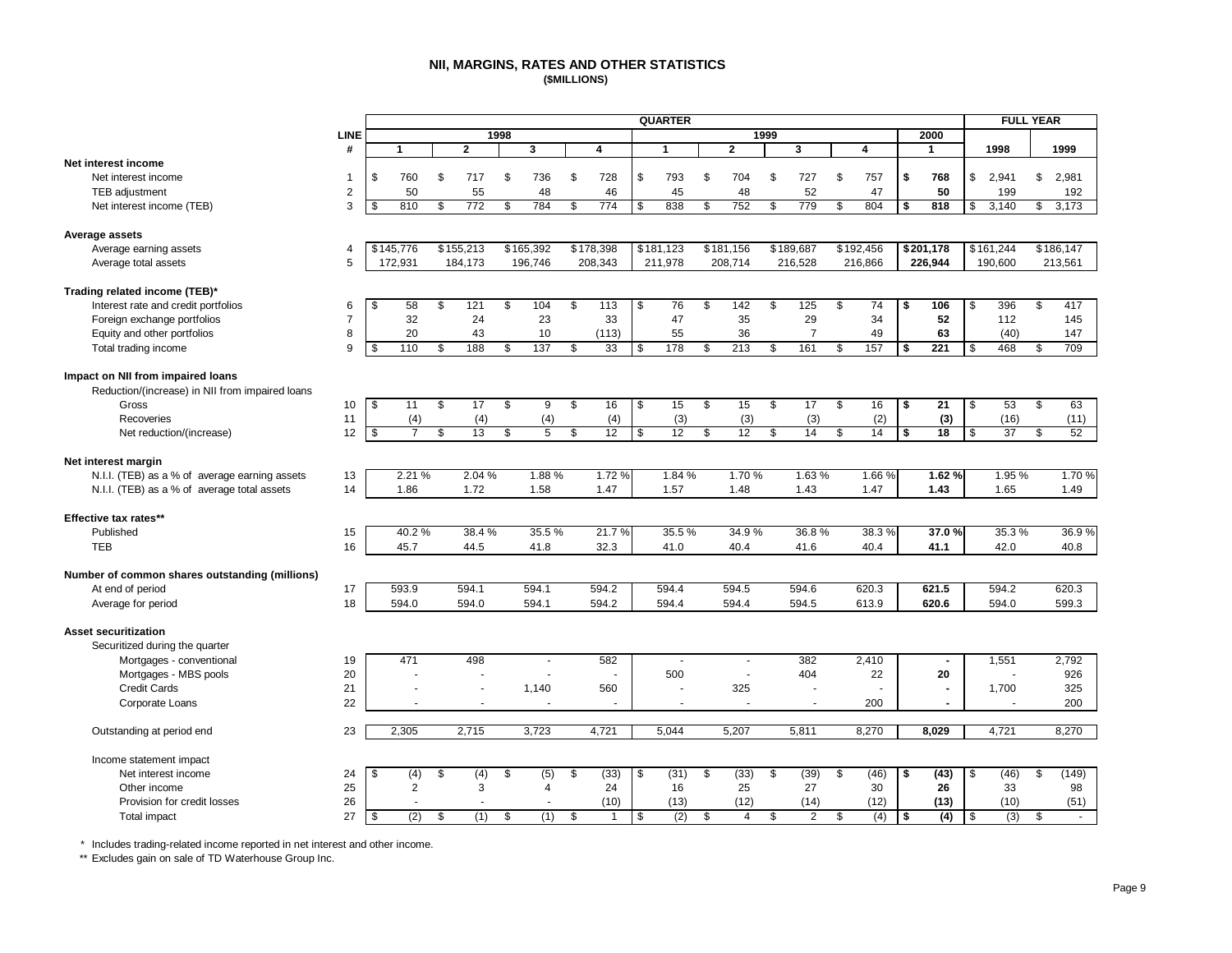## **INTEREST RATE SENSITIVITY, SECURITIES, DEFERRED REVENUE, AND GOODWILL / INTANGIBLES (\$MILLIONS)**

<span id="page-11-0"></span>

|                                                                     |                         |                          |                |                         |                |      |                          |      |                          |                         | <b>AS AT QUARTER END</b> |                                |     |                |     |                 |                |                |
|---------------------------------------------------------------------|-------------------------|--------------------------|----------------|-------------------------|----------------|------|--------------------------|------|--------------------------|-------------------------|--------------------------|--------------------------------|-----|----------------|-----|-----------------|----------------|----------------|
|                                                                     | <b>LINE</b>             |                          |                |                         |                | 1998 |                          |      |                          |                         |                          | 1999                           |     |                |     |                 |                | 2000           |
|                                                                     | #                       |                          | 1.             |                         | $\mathbf{2}$   |      | 3                        |      | 4                        |                         | $\mathbf{1}$             | $\mathbf{2}$                   |     | 3              |     | 4               |                | 1              |
| Interest sensitive (asset) liability gap within 1 year (\$billions) |                         | \$                       | 5.1            | \$                      | 4.9            | -\$  | 1.0                      | \$   | 1.5                      | \$                      | $(3.8)$ \$               | $(4.4)$ \$                     |     | 0.9            | -\$ | $(7.5)$ \$      |                | (4.4)          |
| After tax impact of 1% increase in interest rates on                |                         |                          |                |                         |                |      |                          |      |                          |                         |                          |                                |     |                |     |                 |                |                |
| Common shareholders' equity                                         | $\overline{\mathbf{c}}$ | \$                       | (132)          | \$                      | $(130)$ \$     |      | $(77)$ \$                |      | (74)                     | ∫\$                     | (112)                    | \$<br>(126)                    | -\$ | $(156)$ \$     |     | $(153)$ \$      |                | (138)          |
| Annual net income                                                   | 3                       |                          | 3              |                         | (6)            |      | 13                       |      | 38                       |                         | 5                        | (2)                            |     | (14)           |     | (7)             |                | $9^{\circ}$    |
| Securities - surplus (deficit) over book                            |                         |                          |                |                         |                |      |                          |      |                          |                         |                          |                                |     |                |     |                 |                |                |
| Canadian governments                                                | 4                       | $\overline{\mathcal{G}}$ | (7)            | $\overline{\mathbf{e}}$ | $(6)$ \$       |      | $(6)$ \$                 |      | $(1)$ \$                 |                         | (2)                      | \$<br>(2)                      | \$  | $(10)$ \$      |     | $(20)$ \$       |                | (26)           |
| U.S. federal government                                             | 5                       |                          | $\mathbf 1$    |                         | 4              |      | 1                        |      | 7                        |                         |                          |                                |     | (1)            |     | (2)             |                | (4)            |
| Corporate bonds/debentures/commercial paper                         | 6                       |                          | (11)           |                         | (8)            |      | (13)                     |      | (5)                      |                         | 3                        | (2)                            |     | 10             |     | 6               |                |                |
| Preferred shares                                                    | 7                       |                          | 43             |                         | 43             |      | 42                       |      | 17                       |                         | 19                       | 17                             |     | 13             |     | 5               |                | (20)           |
| Common & equivalents                                                | 8                       |                          | 727            |                         | 932            |      | 746                      |      | 459                      |                         | 880                      | 1,521                          |     | 1,227          |     | 405             |                | 382            |
| <b>Total</b>                                                        | 9                       | \$                       | 753            | \$                      | 965            | -\$  | 770                      | -\$  | 477                      | -\$                     | 900                      | \$<br>1,534                    | \$  | 1,239          | \$  | 394             | \$             | 332            |
| <b>Deferred revenues</b>                                            |                         |                          |                |                         |                |      |                          |      |                          |                         |                          |                                |     |                |     |                 |                |                |
| Credit fees                                                         | 10                      | \$                       | 127            | \$                      | 145            | -\$  | 128                      | -\$  | 142                      | \$                      | 183                      | \$<br>141                      | \$  | 139            | \$  | 128             | \$             | 136            |
| <b>Derivatives</b>                                                  | 11                      |                          | 120            |                         | 130            |      | 135                      |      | 133                      |                         | 134                      | 142                            |     | 145            |     | 143             |                | 137            |
| <b>Total</b>                                                        | 12                      | $\overline{\mathcal{F}}$ | 247            | \$                      | 275            | -\$  | 263                      | \$   | 275                      | $\bm{\theta}$           | 317                      | \$<br>283                      | \$  | 284            | \$  | 271             | $\overline{1}$ | 273            |
| Goodwill                                                            |                         |                          |                |                         |                |      |                          |      |                          |                         |                          |                                |     |                |     |                 |                |                |
| At beginning of period                                              | 13                      | \$                       | 522            | \$                      | 756            | -\$  | 734                      | - \$ | 915                      | -\$                     | 958                      | \$<br>928                      | \$  | 882            | -\$ | 899             | \$             | 892            |
| Arising during the period                                           | 14                      |                          | 252            |                         |                |      | 151                      |      | 37                       |                         | 3                        |                                |     |                |     | 27              |                | 72             |
| Amortized in the period                                             | 15                      |                          | (34)           |                         | (10)           |      | (11)                     |      | (13)                     |                         | (13)                     | (13)                           |     | (13)           |     | (13)            |                | (13)           |
| Foreign exchange adjustment                                         | 16                      |                          | 16             |                         | (12)           |      | 41                       |      | 19                       |                         | (20)                     | (33)                           |     | 30             |     | (21)            |                | (16)           |
| <b>Total</b>                                                        | 17                      | $\sqrt{3}$               | 756            | \$                      | 734            | -\$  | $915$ \$                 |      | 958                      | -\$                     | 928                      | \$<br>882                      | -\$ | 899            | \$  | $892$ \$        |                | 935            |
| Intangibles                                                         |                         |                          |                |                         |                |      |                          |      |                          |                         |                          |                                |     |                |     |                 |                |                |
| At beginning of period                                              | 18                      | \$                       |                | \$                      |                | -\$  | $\overline{\phantom{0}}$ | \$   |                          | \$                      |                          | \$                             | \$  | $\blacksquare$ | \$  | $18$ \$         |                | 17             |
| Arising during the period                                           | 19                      |                          |                |                         |                |      |                          |      |                          |                         |                          |                                |     | 18             |     |                 |                | $\sim$         |
| Amortized in the period                                             | 20                      |                          |                |                         |                |      |                          |      | $\overline{\phantom{a}}$ |                         |                          |                                |     |                |     | (1)             |                | (1)            |
| Foreign exchange adjustment                                         | 21                      |                          |                |                         |                |      |                          |      |                          |                         |                          |                                |     | $\overline{a}$ |     |                 |                | $\blacksquare$ |
| <b>Total</b>                                                        | 22                      | \$                       | $\blacksquare$ | \$                      | $\blacksquare$ | \$   |                          | \$   |                          | \$                      |                          | \$<br>$\overline{\phantom{a}}$ | \$  | 18             | \$  | 17 <sup>1</sup> | \$             | 16             |
| <b>Total Goodwill / Intangibles</b>                                 | 23                      | \$                       | 756            | \$                      | 734            | \$   | 915                      | \$   | 958                      | $\overline{\mathbf{3}}$ | 928                      | \$<br>882                      | \$  | 917            | \$  | $909$ \$        |                | 951            |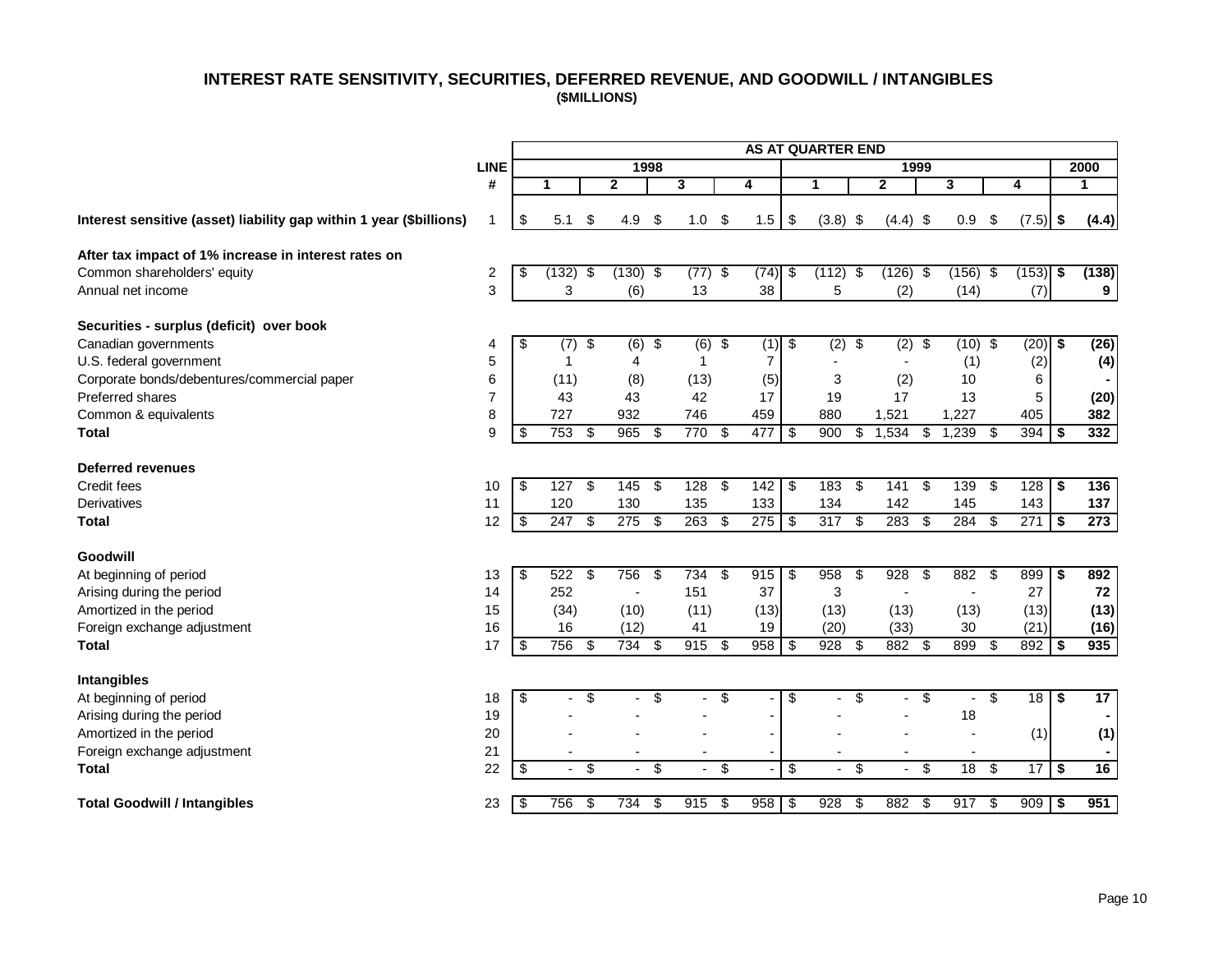## **NET INTEREST INCOME (\$MILLIONS)**

<span id="page-12-0"></span>

|                              |                |             |              |      |       |             | <b>QUARTER</b> |              |      |       |             |             | <b>FULL YEAR</b> |             |
|------------------------------|----------------|-------------|--------------|------|-------|-------------|----------------|--------------|------|-------|-------------|-------------|------------------|-------------|
|                              | <b>LINE</b>    |             |              | 1998 |       |             |                |              | 1999 |       |             | 2000        |                  |             |
|                              | #              |             | $\mathbf{2}$ |      | 3     | 4           | 1              | $\mathbf{2}$ |      | 3     | 4           | 1           | 1998             | 1999        |
| Interest income<br>Loans     | $\mathbf{1}$   | \$<br>1,759 | \$<br>1,776  | \$   | 1,950 | \$<br>2,005 | \$<br>,897     | \$<br>1,876  | \$   | 1,922 | \$<br>1,899 | \$<br>1,971 | \$<br>7,490      | \$<br>7,594 |
| Securities                   | 2              | 427         | 447          |      | 548   | 751         | 715            | 591          |      | 689   | 773         | 579         | 2,173            | 2,768       |
| Deposits with banks          | 3              | 84          | 96           |      | 81    | 73          | 81             | 186          |      | 116   | 129         | 210         | 334              | 512         |
| Total interest income        | 4              | 2,270       | 2,319        |      | 2,579 | 2,829       | 2,693          | 2,653        |      | 2,727 | 2,801       | 2,760       | 9,997            | 10,874      |
| Interest expense<br>Deposits | 5              | 1,195       | 1,315        |      | 1,472 | 1,600       | 1,520          | 1,579        |      | 1,593 | 1,562       | 1,780       | 5,582            | 6,254       |
| Subordinated notes           | 6              | 47          | 63           |      | 58    | 58          | 54             | 48           |      | 38    | 41          | 41          | 226              | 181         |
| Other                        | $\overline{7}$ | 268         | 224          |      | 313   | 443         | 326            | 322          |      | 369   | 441         | 171         | 1,248            | 1,458       |
| Total interest expense       | 8              | 1,510       | 1,602        |      | 1,843 | 2,101       | 1,900          | 1,949        |      | 2,000 | 2,044       | 1,992       | 7,056            | 7,893       |
| Net interest income          | 9              | \$<br>760   | \$<br>717    | \$   | 736   | \$<br>728   | \$<br>793      | \$<br>704    | \$   | 727   | \$<br>757   | \$<br>768   | \$<br>2,941      | \$<br>2,981 |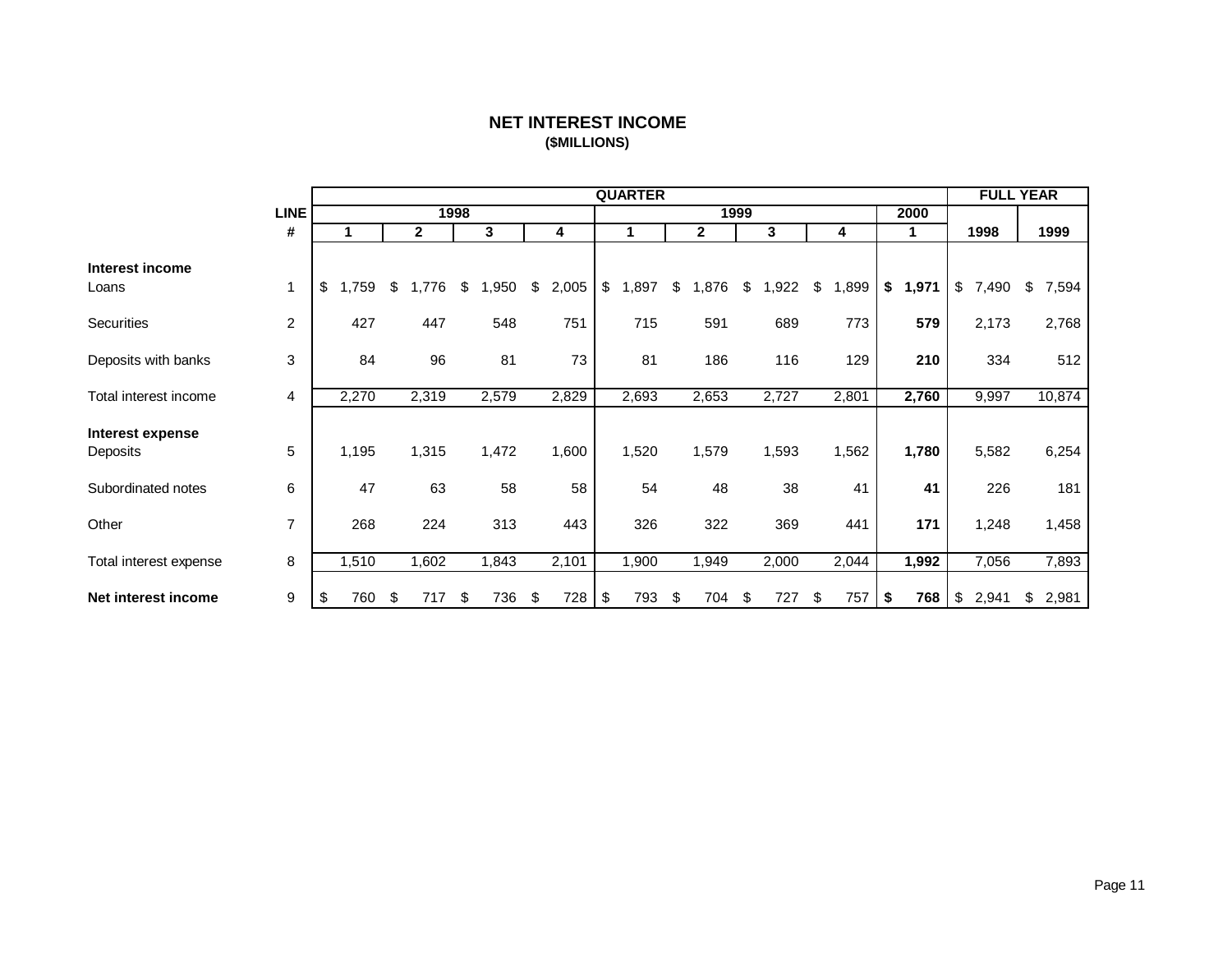## **OTHER INCOME (\$MILLIONS)**

<span id="page-13-0"></span>

|                                                      |                |                |                |      |                         |           | <b>QUARTER</b> |                         |      |                         |                         |                      | <b>FULL YEAR</b> |             |
|------------------------------------------------------|----------------|----------------|----------------|------|-------------------------|-----------|----------------|-------------------------|------|-------------------------|-------------------------|----------------------|------------------|-------------|
|                                                      | <b>LINE</b>    |                |                | 1998 |                         |           |                |                         | 1999 |                         |                         | 2000                 |                  |             |
|                                                      | $\pmb{\#}$     | 1              | $\overline{2}$ |      | $\overline{\mathbf{3}}$ | 4         | 1              | $\overline{2}$          |      | $\overline{\mathbf{3}}$ | $\overline{\mathbf{4}}$ | $\mathbf{1}$         | 1998             | 1999        |
| TD Waterhouse fees and commissions                   | $\mathbf 1$    | \$<br>127      | \$<br>163      | \$   | 167 \$                  | 177       | \$<br>238      | \$<br>268               | \$   | 238                     | \$<br>235               | \$<br>383            | \$<br>634        | -\$<br>979  |
| Full service brokerage and other securities services | 2              | 93             | 128            |      | 104                     | 54        | 112            | 116                     |      | 161                     | 95                      | 126                  | 379              | 484         |
| Mutual fund management                               | 3              | 44             | 48             |      | 56                      | 56        | 59             | 64                      |      | 65                      | 70                      | 75                   | 204              | 258         |
| Credit fees                                          | 4              | 82             | 105            |      | 119                     | 97        | 100            | 118                     |      | 118                     | 127                     | 129                  | 403              | 463         |
| Service charges                                      | 5              | 69             | 70             |      | 72                      | 72        | 68             | 69                      |      | 76                      | 76                      | 76                   | 283              | 289         |
| Card services                                        | 6              | 44             | 41             |      | 46                      | 49        | 46             | 43                      |      | 50                      | 51                      | 52                   | 180              | 190         |
| Trading income                                       | $\overline{7}$ | 65             | 153            |      | 95                      | (15)      | 99             | 184                     |      | 190                     | 206                     | 244                  | 298              | 679         |
| Net investment securities gains*                     | 8              | 36             | 42             |      | 248                     | 60        | 132            | 80                      |      | 65                      | 85                      | 88                   | 386              | 362         |
| Foreign exchange - non-trading                       | 9              | 22             | 20             |      | 29                      | 24        | 16             | 12                      |      | 27                      | 17                      | 15                   | 95               | 72          |
| Property rental income                               | 10             | 18             | 10             |      | 17                      | 16        | 13             | 17                      |      | 15                      | 14                      | 17                   | 61               | 59          |
| Insurance                                            | 11             | 13             | 13             |      | 14                      | 16        | 14             | 16                      |      | 17                      | 18                      | 19                   | 56               | 65          |
| Income - asset securitizations                       | 12             | 2              | 3              |      | $\overline{4}$          | 24        | 15             | 24                      |      | 26                      | 29                      | 23                   | 33               | 94          |
| Other consumer services                              | 13             | $\overline{7}$ | 9              |      | 6                       | 6         | $\overline{7}$ | $\overline{\mathbf{1}}$ |      | $\overline{2}$          | 6                       | 8                    | 28               | 16          |
| Other commercial and corporate services              | 14             | 85             | 23             |      | 28                      | 21        | 18             | 32                      |      | 15                      | 17                      | 24                   | 157              | 82          |
| Total other income - page 3 (line 3)                 | 15             | \$<br>707      | \$<br>828      | \$   | 1,005                   | \$<br>657 | \$<br>937      | \$<br>1,044             | \$   | 1,065                   |                         | $$1,046$ \, \$ 1,279 | \$3,197          | 4,092<br>\$ |

\*Excludes Knight/Trimark gain in Q4/99.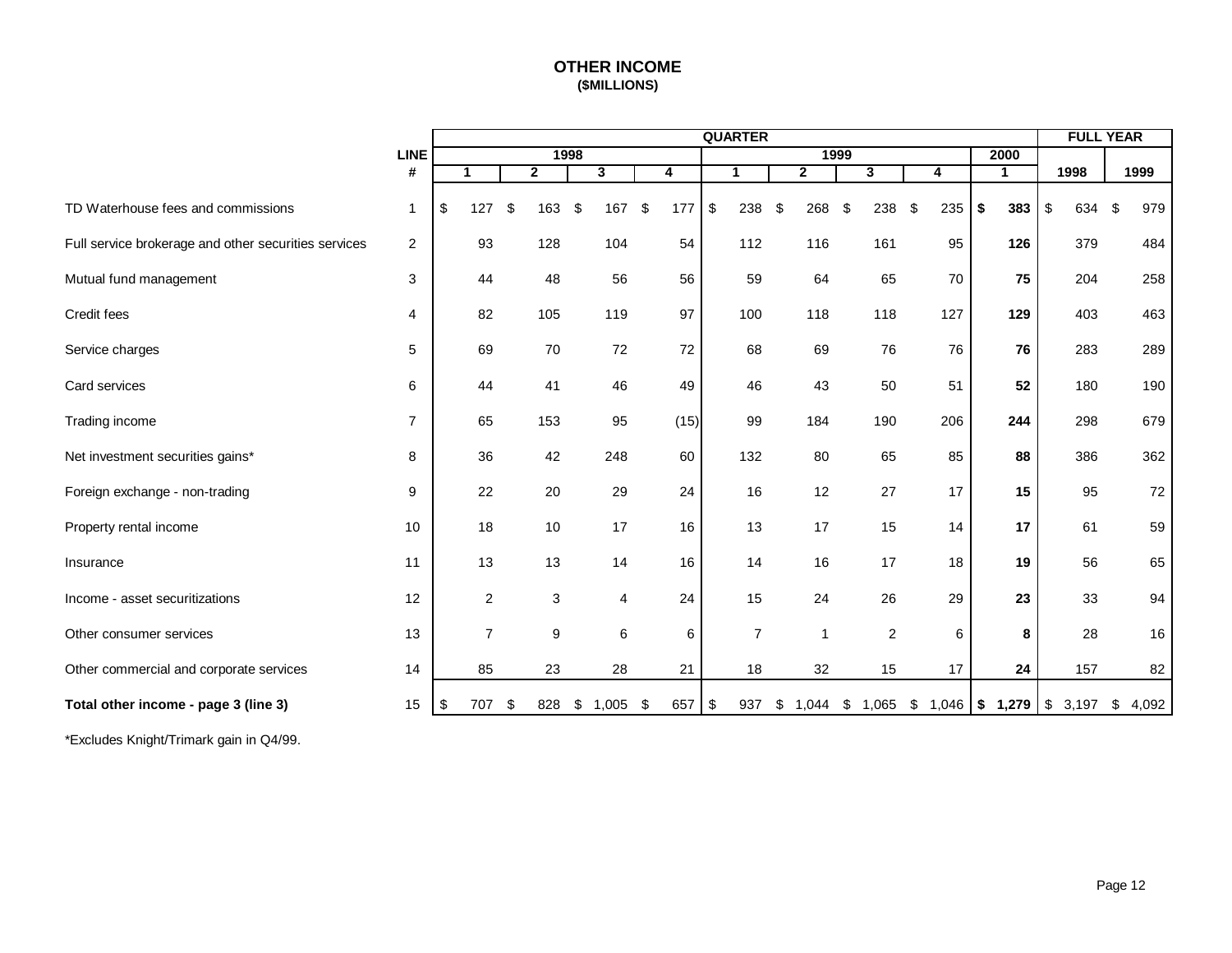## **NON-INTEREST EXPENSES (\$MILLIONS)**

<span id="page-14-0"></span>

|                                                  |                  |    |     |              |      |     |           | <b>QUARTER</b>                                                            |              |           |    |                |           | <b>FULL YEAR</b> |             |
|--------------------------------------------------|------------------|----|-----|--------------|------|-----|-----------|---------------------------------------------------------------------------|--------------|-----------|----|----------------|-----------|------------------|-------------|
|                                                  | <b>LINE</b>      |    |     |              | 1998 |     |           |                                                                           | 1999         |           |    |                | 2000      |                  |             |
|                                                  | #                | 1  |     | $\mathbf{2}$ |      | 3   | 4         | $\mathbf 1$                                                               | $\mathbf{2}$ | 3         | 4  |                | 1         | 1998             | 1999        |
| <b>Salaries and staff benefits</b>               |                  |    |     |              |      |     |           |                                                                           |              |           |    |                |           |                  |             |
| <b>Salaries</b>                                  | 1                | \$ | 441 | \$<br>509    | \$   | 519 | \$<br>523 | \$<br>524                                                                 | \$<br>549    | \$<br>590 | \$ | 597            | \$<br>600 | \$<br>1,992      | 2,260<br>\$ |
| Pension and other staff benefits                 | $\boldsymbol{2}$ |    | 39  | 44           |      | 47  | 45        | 53                                                                        | 57           | 60        |    | 53             | 62        | 175              | 223         |
| Total                                            | 3                |    | 480 | 553          |      | 566 | 568       | 577                                                                       | 606          | 650       |    | 650            | 662       | 2,167            | 2,483       |
| <b>Occupancy</b>                                 |                  |    |     |              |      |     |           |                                                                           |              |           |    |                |           |                  |             |
| Rent                                             | 4                |    | 44  | 47           |      | 51  | 54        | 52                                                                        | 53           | 51        |    | 53             | 51        | 196              | 209         |
| Depreciation                                     | 5                |    | 18  | 15           |      | 20  | 20        | 18                                                                        | 19           | 20        |    | 23             | 18        | 73               | 80          |
| Other                                            | 6                |    | 18  | 18           |      | 18  | 21        | 20                                                                        | 21           | 22        |    | 21             | 22        | 75               | 84          |
| Total                                            | $\overline{7}$   |    | 80  | 80           |      | 89  | 95        | 90                                                                        | 93           | 93        |    | 97             | 91        | 344              | 373         |
| Equipment                                        |                  |    |     |              |      |     |           |                                                                           |              |           |    |                |           |                  |             |
| Rent                                             | 8                |    | 17  | 18           |      | 21  | 22        | 22                                                                        | 22           | 22        |    | 22             | 22        | 78               | 88          |
| Depreciation                                     | 9                |    | 25  | 27           |      | 28  | 28        | 26                                                                        | 29           | 31        |    | 35             | 31        | 108              | 121         |
| Other                                            | 10               |    | 34  | 40           |      | 37  | 38        | 45                                                                        | 48           | 45        |    | 48             | 52        | 149              | 186         |
| Total                                            | 11               |    | 76  | 85           |      | 86  | 88        | 93                                                                        | 99           | 98        |    | 105            | 105       | 335              | 395         |
| General                                          |                  |    |     |              |      |     |           |                                                                           |              |           |    |                |           |                  |             |
| Marketing and business development               | 12               |    | 52  | 55           |      | 58  | 48        | 57                                                                        | 63           | 62        |    | 79             | 101       | 213              | 261         |
| Brokerage related fees                           | 13               |    | 32  | 38           |      | 41  | 51        | 58                                                                        | 55           | 53        |    | 55             | 63        | 162              | 221         |
| Professional and advisory services               | 14               |    | 32  | 31           |      | 39  | 38        | 34                                                                        | 41           | 40        |    | 57             | 47        | 140              | 172         |
| Communications                                   | 15               |    | 34  | 34           |      | 38  | 36        | 40                                                                        | 42           | 38        |    | 35             | 43        | 142              | 155         |
| Capital and business taxes                       | 16               |    | 26  | 22           |      | 22  | 3         | 20                                                                        | 21           | 22        |    | 23             | 25        | 73               | 86          |
| Postage                                          | 17               |    | 14  | 17           |      | 17  | 17        | 20                                                                        | 23           | 19        |    | 20             | 23        | 65               | 82          |
| Travel and relocation                            | 18               |    | 10  | 11           |      | 14  | 10        | 9                                                                         | 11           | 11        |    | 15             | 11        | 45               | 46          |
| Deposit insurance premiums                       | 19               |    | 16  | 16           |      | 16  | 15        | 16                                                                        | 17           | 4         |    | $\overline{4}$ | 4         | 63               | 41          |
| Other - excluding non-cash goodwill / intangible |                  |    |     |              |      |     |           |                                                                           |              |           |    |                |           |                  |             |
| charges                                          | 20               |    | 28  | 33           |      | 36  | 42        | 44                                                                        | 55           | 42        |    | 52             | 59        | 139              | 193         |
| Total                                            | 21               |    | 244 | 257          |      | 281 | 260       | 298                                                                       | 328          | 291       |    | 340            | 376       | 1,042            | 1,257       |
| Total expenses excluding non-cash goodwill /     |                  |    |     |              |      |     |           |                                                                           |              |           |    |                |           |                  |             |
| intangible charges - page 3 (line 7)             | 22               | \$ | 880 | \$<br>975    | \$   |     |           | $1,022$ \$ $1,011$ \$ $1,058$ \$ $1,126$ \$ $1,132$ \$ $1,192$ \$ $1,234$ |              |           |    |                |           | \$3,888          | \$<br>4,508 |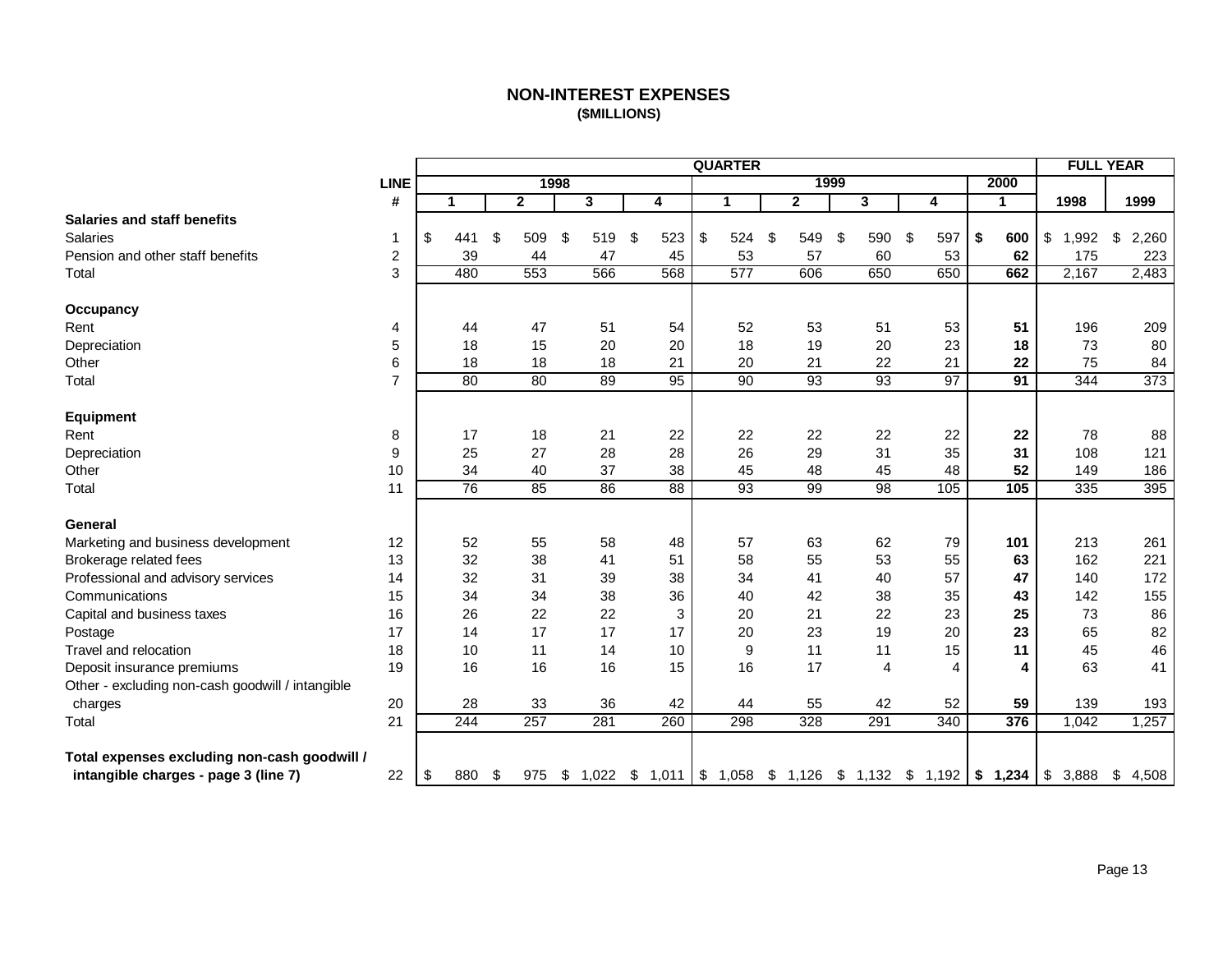<span id="page-15-0"></span>

|                                                  |                |                  |     |              |      |            |                   |     | <b>AS AT QUARTER END</b> |      |                |      |            |               |               |
|--------------------------------------------------|----------------|------------------|-----|--------------|------|------------|-------------------|-----|--------------------------|------|----------------|------|------------|---------------|---------------|
|                                                  | <b>LINE</b>    |                  |     | 1998         |      |            |                   |     |                          |      |                | 1999 |            |               | 2000          |
|                                                  | #              | 1                |     | $\mathbf{2}$ |      | 3          | 4                 |     | 1                        |      | $\overline{2}$ |      | 3          | 4             | 1             |
| Cash resources                                   | 1              | \$<br>$5,743$ \$ |     | 6,878        | - \$ | 6,925 \$   | 3,079             | \$  | 8,531 \$                 |      | 7,596          | \$   | 8,307 \$   | 6,226         | \$<br>8,972   |
| Securities purchased under resale agreements     | 2              | 26,771           |     | 28,828       |      | 33,162     | 12,291            |     | 23,377                   |      | 20,536         |      | 27,771     | 25,708        | 26,898        |
| Investment securities                            |                |                  |     |              |      |            |                   |     |                          |      |                |      |            |               |               |
| Issued or guaranteed by Canada or provinces      | 3              | 2,367            |     | 1,791        |      | 1,916      | 1,721             |     | 1,655                    |      | 1,078          |      | 1,232      | 1,154         | 1,098         |
| Issued by US federal government                  | 4              | 4,846            |     | 4,718        |      | 5,037      | 4,522             |     | 5,168                    |      | 5,598          |      | 6,496      | 6,562         | 7,224         |
| Other securities                                 | 5              | 5,938            |     | 8,527        |      | 9,322      | 6,269             |     | 10,676                   |      | 9,512          |      | 9,957      | 10,313        | 8,536         |
| Total                                            | 6              | 13,151           |     | 15,036       |      | 16,275     | 12,512            |     | 17,499                   |      | 16,188         |      | 17,685     | 18,029        | 16,858        |
| <b>Trading securities</b>                        | $\overline{7}$ | 24,695           |     | 30,637       |      | 44,454     | 37,207            |     | 46,928                   |      | 47,635         |      | 52,418     | 51,064        | 55,272        |
| Total                                            | 8              | 37,846           |     | 45,673       |      | 60,729     | 49,719            |     | 64,427                   |      | 63,823         |      | 70,103     | 69,093        | 72,130        |
| Loans and customers' liability under acceptances |                |                  |     |              |      |            |                   |     |                          |      |                |      |            |               |               |
| Residential mortgages                            | 9              | 30,632           |     | 30,734       |      | 31,982     | 32,255            |     | 32,388                   |      | 33,343         |      | 33,445     | 31,483        | 31,921        |
| Personal                                         | 10             | 14,872           |     | 16,186       |      | 15,913     | 15,160            |     | 16,442                   |      | 18,819         |      | 20,181     | 20,443        | 25,259        |
| Business and government                          | 11             | 46,996           |     | 46,198       |      | 45,859     | 47,459            |     | 49,278                   |      | 47,096         |      | 44,805     | 44,599        | 46,354        |
| Total                                            | 12             | 92,500           |     | 93,118       |      | 93,754     | 94,874            |     | 98,108                   |      | 99,258         |      | 98,431     | 96,525        | 103,534       |
| Other assets                                     | 13             | 14,179           |     | 15,022       |      | 14,176     | 21,868            |     | 19,042                   |      | 16,828         |      | 17,874     | 16,865        | 22,381        |
| <b>Total assets</b>                              | 14             | \$<br>177,039 \$ |     | 189,519 \$   |      | 208,746 \$ | 181,831           | \$  | 213,485 \$               |      | 208,041        | \$   | 222,486 \$ | 214,417       | \$<br>233,915 |
|                                                  |                |                  |     |              |      |            |                   |     |                          |      |                |      |            |               |               |
| Deposits                                         |                |                  |     |              |      |            |                   |     |                          |      |                |      |            |               |               |
| Personal non-term                                | 15             | \$<br>21,460     | \$  | 22,416 \$    |      | 22,573     | \$<br>23,335      | \$  | 24,070 \$                |      | 25,084         | \$   | 26,294 \$  | 26,417        | \$<br>27,683  |
| Personal term                                    | 16             | 23,081           |     | 22,916       |      | 22,935     | 24,358            |     | 25,371                   |      | 25,699         |      | 25,595     | 26,357        | 27,122        |
| Banks and deposit taking institutions            | 17             | 21,716           |     | 26,455       |      | 27,476     | 17,063            |     | 28,534                   |      | 30,236         |      | 31,770     | 30,901        | 33,644        |
| Business and government                          | 18             | 51,827           |     | 55,886       |      | 64,360     | 55,921            |     | 66,461                   |      | 60,246         |      | 59,997     | 56,711        | 69,028        |
| Total                                            | 19             | 118,084          |     | 127,673      |      | 137,344    | 120,677           |     | 144,436                  |      | 141,265        |      | 143,656    | 140,386       | 157,477       |
| Acceptances                                      | 20             | 7,125            |     | 8,078        |      | 9,144      | 9,948             |     | 10,267                   |      | 8,861          |      | 8,571      | 9.040         | 8,247         |
| Short sales of securities                        | 21             | 9,153            |     | 10,116       |      | 16,429     | 13,034            |     | 16,482                   |      | 16,034         |      | 22,612     | 15,044        | 18,817        |
| Securities sold under repurchase agreements      | 22             | 19,055           |     | 21,241       |      | 24,144     | 8,421             |     | 15,849                   |      | 15,207         |      | 19,390     | 19,241        | 16,075        |
| Other liabilities                                | 23             | 12,238           |     | 10,922       |      | 9,745      | 17,612            |     | 14,248                   |      | 14,552         |      | 14,169     | 15,621        | 17,853        |
| Subordinated notes                               | 24             | 3,464            |     | 3,425        |      | 3,543      | 3,606             |     | 3,559                    |      | 3,411          |      | 3,490      | 3,217         | 3,181         |
| Non-controlling interest in subsidiaries         | 25             |                  |     |              |      |            |                   |     |                          |      |                |      | 380        | 335           | 339           |
| Shareholders' equity                             |                |                  |     |              |      |            |                   |     |                          |      |                |      |            |               |               |
| Preferred                                        | 26             | 905              |     | 900          |      | 915        | 845               |     | 839                      |      | 830            |      | 839        | 833           | 931           |
| Common                                           | 27             | 7,015            |     | 7,164        |      | 7,482      | 7,688             |     | 7,805                    |      | 7,881          |      | 9,379      | 10,700        | 10,995        |
| Total                                            | 28             | 7,920            |     | 8,064        |      | 8,397      | 8,533             |     | 8.644                    |      | 8,711          |      | 10,218     | 11,533        | 11,926        |
| Total liabilities and shareholders' equity       | 29             | \$<br>177,039 \$ |     | 189,519 \$   |      | 208,746 \$ | 181,831           | \$  | 213,485 \$               |      | 208,041        | \$   | 222,486 \$ | 214,417       | \$<br>233,915 |
|                                                  |                |                  |     |              |      |            |                   |     |                          |      |                |      |            |               |               |
| Assets under administration                      |                |                  |     |              |      |            |                   |     |                          |      |                |      |            |               |               |
| Personal and Commercial Banking                  | 30             | \$<br>33,884 \$  |     | 35,665 \$    |      | 37,685     | \$<br>$36,908$ \$ |     | 38,313 \$                |      | 39,967         | \$   | 44,340 \$  | 48,588        | \$<br>49,871  |
| TD Waterhouse                                    | 31             | 78,377           |     | 90,475       |      | 98,288     | 99,983            |     | 125,661                  |      | 157,674        |      | 171,640    | 181,408       | 220,055       |
| Total                                            | 32             | \$<br>112,261    | \$  | 126,140      | \$   | 135,973    | \$<br>136,891     | \$  | 163,974                  | -\$  | 197,641        | \$   | 215,980    | \$<br>229,996 | \$<br>269,926 |
| Assets under management                          |                |                  |     |              |      |            |                   |     |                          |      |                |      |            |               |               |
| TD Asset Management                              | 33             | \$<br>47,396     | -\$ | 51,782       | -\$  | 52,602     | \$<br>53,558      | -\$ | 60,469                   | - \$ | 63.409         | \$   | 67,351     | \$<br>68,971  | \$<br>74.444  |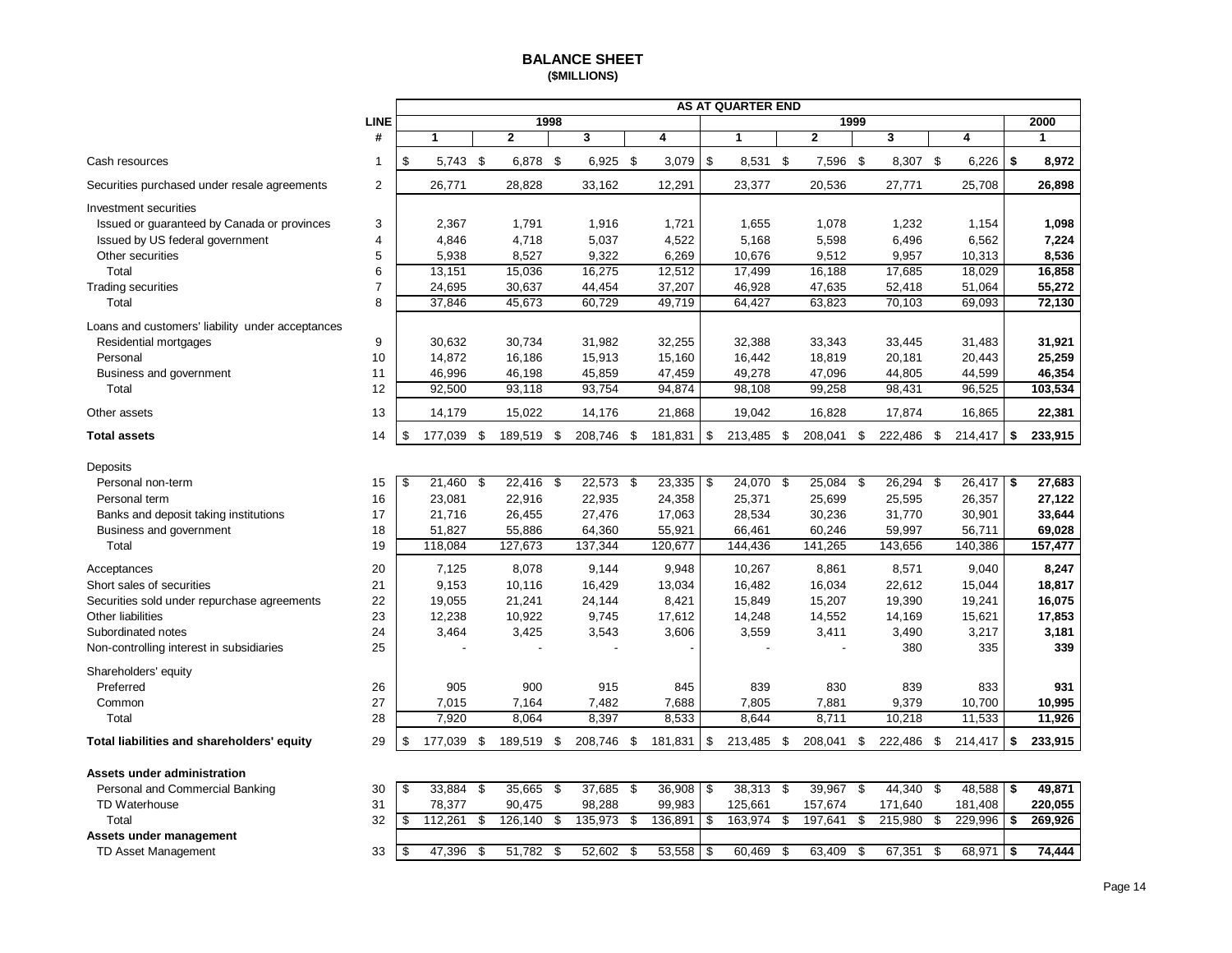#### **ANALYSIS OF CHANGE IN SHAREHOLDERS' EQUITY (\$MILLIONS)**

<span id="page-16-0"></span>

|                                                  | <b>LINE</b>    |              |        |              |        |                  | <b>QUARTER</b> |        |              |               |                    |               | <b>FULL YEAR</b>  |        |
|--------------------------------------------------|----------------|--------------|--------|--------------|--------|------------------|----------------|--------|--------------|---------------|--------------------|---------------|-------------------|--------|
|                                                  | #              |              |        | 1998         |        |                  |                |        | 1999         |               |                    | 2000          |                   |        |
|                                                  |                |              |        | $\mathbf{2}$ | 3      | 4                |                |        | $\mathbf{2}$ | 3             | 4                  | 1             | 1998              | 1999   |
| <b>Preferred shares</b>                          |                |              |        |              |        |                  |                |        |              |               |                    |               |                   |        |
| Balance at beginning of period                   |                | \$.          | 546 \$ | 905 \$       | 900 \$ | $915$ \$         |                | 845 \$ | 839          | 830 \$<br>-\$ | 839                | 833<br>l \$   | \$<br>- \$<br>546 | 845    |
| Issued                                           | $\overline{2}$ | 350          |        |              |        |                  |                |        |              |               |                    | 103           | 350               |        |
| Redeemed                                         | 3              |              |        |              |        | (75)             |                |        |              |               |                    |               | (75)              |        |
| Translation on shares issued in foreign currency | 4              | 9            |        | (5)          | 15     |                  |                | (6)    | (9)          | 9             | (6)                | (5)           | 24                | (12)   |
| Balance at end of period                         | 5              | 905          |        | 900          | 915    | 845              |                | 839    | 830          | 839           | 833                | 931           | 845               | 833    |
| <b>Common shares</b>                             |                |              |        |              |        |                  |                |        |              |               |                    |               |                   |        |
| Balance at beginning of period                   | 6              | 1,297        |        | 1,298        | 1,299  | 1,300            | 1,301          |        | 1,303        | 1,305         | 1,306              | 2,006         | 1,297             | 1,301  |
| Issued -<br>options                              | $\overline{7}$ |              |        |              |        |                  |                | 2      | 2            |               |                    |               |                   |        |
| cash<br>Issued -                                 | 8              |              |        |              |        |                  |                |        |              |               | 700                |               |                   | 700    |
| acquistions<br>Issued -                          | 9              |              |        |              |        |                  |                |        |              |               |                    | 41            |                   |        |
| Balance at end of period                         | 10             | 1,298        |        | 1,299        | 1,300  | 1,301            | 1,303          |        | 1,305        | 1,306         | 2,006              | 2,047         | 1,301             | 2,006  |
| <b>Retained earnings</b>                         |                |              |        |              |        |                  |                |        |              |               |                    |               |                   |        |
| Balance at beginning of period                   | 11             | 5,460        |        | 5,717        | 5,865  | 6,182            | 6,387          |        | 6,502        | 6,576         | 8,073              | 8,694         | 5,460             | 6,387  |
| Net Income                                       | 12             | 293          |        | 307          | 287    | 234              |                | 312    | 348          | 1,473         | 848                | 446           | 1,121             | 2,981  |
| Dividends - common                               | 13             | (95)         |        | (95)         | (101)  | (101)            |                | (101)  | (101)        | (113)         | (118)              | (130)         | (392)             | (433)  |
| - preferred                                      | 14             | (8)          |        | (8)          | (9)    | (9)              |                | (8)    | (8)          | (8)           | (7)                | (9)           | (34)              | (31)   |
| - preferred TDMIC tax effected                   | 15             | (3)          |        | (2)          | (3)    | (3)              |                | (3)    | (3)          | (3)           | (3)                | (3)           | (11)              | (12)   |
| Translation adjustments - net of taxes           | 16             | 76           |        | (43)         | 153    | 84               |                | (84)   | (133)        | 155           | (87)               | (31)          | 270               | (149)  |
| Share issue expenses - net of taxes              | 17             | (3)          |        |              |        |                  |                |        |              |               | (12)               | (7)           | (3)               | (12)   |
| Stock options settled in cash - tax effected     | 18             | (2)          |        | (12)         | (9)    | (2)              |                | (1)    | (28)         | (7)           | (1)                | (11)          | (25)              | (37)   |
| Other                                            | 19             | (1)          |        |              | (1)    | 2                |                |        | (1)          |               |                    | (1)           |                   |        |
| Balance at end of period                         | 20             | 5,717        |        | 5,865        | 6,182  | 6,387            | 6,502          |        | 6,576        | 8,073         | 8,694              | 8,948         | 6,387             | 8,694  |
| <b>Total common equity</b>                       | 21             | 7,015        |        | 7,164        | 7,482  | 7,688            | 7,805          |        | 7,881        | 9,379         | 10,700             | 10,995        | 7,688             | 10,700 |
| <b>Total shareholders' equity</b>                | 22             | 7,920<br>-\$ | \$     | 8,064<br>\$  | 8,397  | $8,533$ \$<br>\$ | 8,644          | \$     | 8.711        | 10,218<br>\$  | $11,533$ \$<br>-\$ | $11,926$ \ \$ | 8.533<br>\$       | 11,533 |

#### **NUMBER OF COMMON SHARES**

| <b>Common Shares</b>                           |    |             |         |        |         |         |         |        |            |           |                                                                                                                                     |            |
|------------------------------------------------|----|-------------|---------|--------|---------|---------|---------|--------|------------|-----------|-------------------------------------------------------------------------------------------------------------------------------------|------------|
| Number of common shares at beginning of period | 23 |             |         |        |         |         |         |        |            |           | 593,892,398 593,928,098 594,062,548 594,136,298 594,237,648 594,367,098 594,498,746 594,580,646 620,343,168 593,892,398 594,237,648 |            |
| Issued -<br>options                            | 24 | 35.700      | 134.450 | 73.750 | 101.350 | 129.450 | 131.648 | 81.900 | 62,522     | 25,650    | 345.250                                                                                                                             | 405,520    |
| Issued -<br>cash                               | 25 |             |         |        |         |         |         |        | 25,700,000 |           |                                                                                                                                     | 25,700,000 |
| Issued -<br>acquistions                        | 26 |             |         |        |         |         |         |        |            | 1.112.035 |                                                                                                                                     |            |
| Number of common shares at end of period       | 27 | 593.928.098 |         |        |         |         |         |        |            |           | 594,062,548 594,136,298 594,237,648 594,367,098 594,498,746 594,580,646 620,343,168 <b>621,480,853</b> 594,237,648 620,343,168      |            |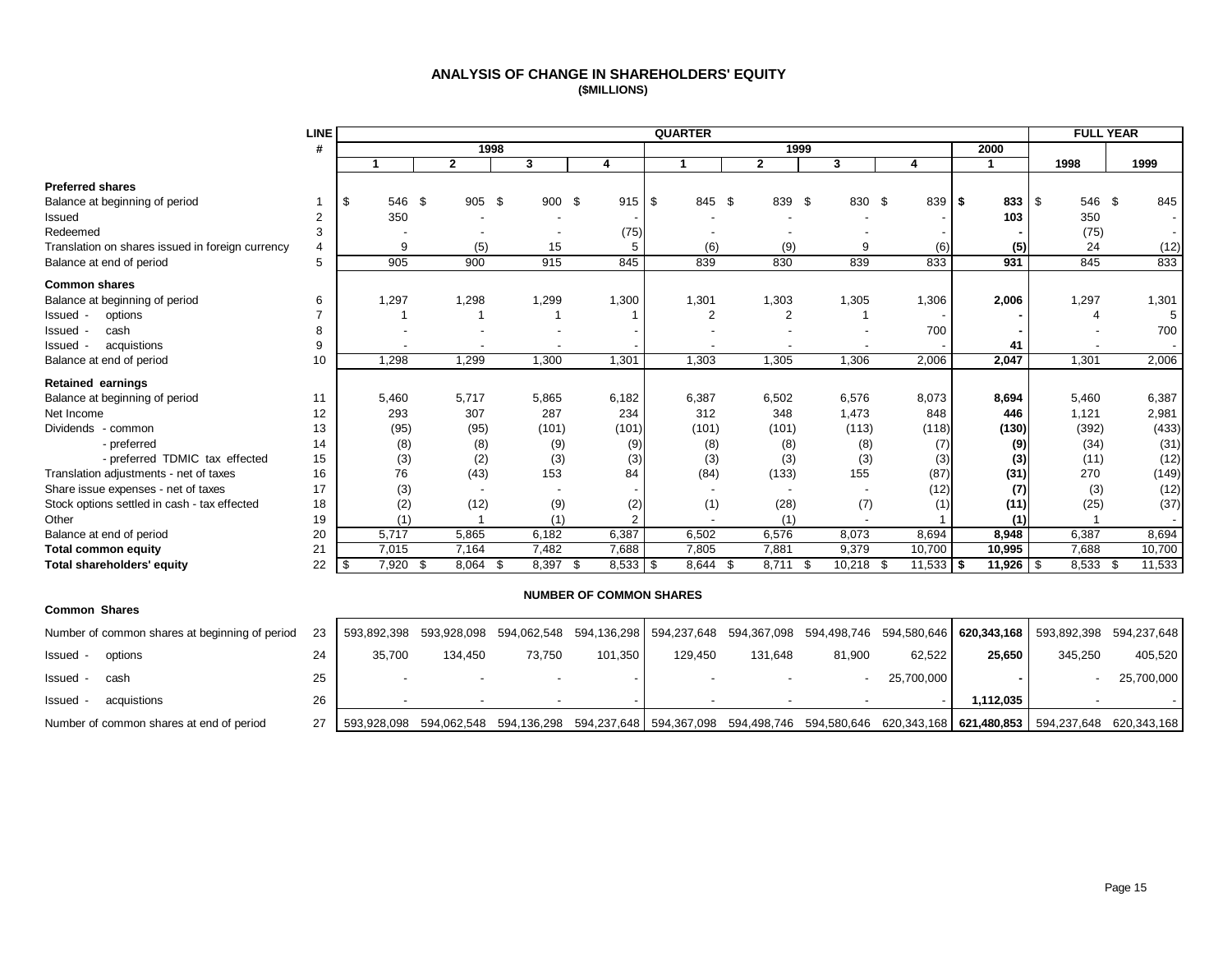## **RISK-WEIGHTED ASSETS AND CAPITAL (\$MILLIONS)**

<span id="page-17-0"></span>

|                                                      |                         |               |     |                |     |            |             | <b>AS AT QUARTER END</b> |                   |      |            |               |              |
|------------------------------------------------------|-------------------------|---------------|-----|----------------|-----|------------|-------------|--------------------------|-------------------|------|------------|---------------|--------------|
|                                                      | <b>LINE</b>             |               |     | 1998           |     |            |             |                          |                   | 1999 |            |               | 2000         |
|                                                      | #                       | $\mathbf{1}$  |     | $\overline{2}$ |     | 3          | 4           | $\mathbf{1}$             | $\overline{2}$    |      | 3          | 4             | $\mathbf{1}$ |
| <b>Balance sheet assets</b>                          |                         |               |     |                |     |            |             |                          |                   |      |            |               |              |
| Cash resources                                       | 1                       | \$<br>1,043   | -\$ | 1,261          | \$  | $1,247$ \$ | 499         | \$<br>$1,554$ \$         | 1,406             | -\$  | $1,517$ \$ | 1,109         | \$<br>1,644  |
| <b>Securities</b>                                    | $\overline{2}$          | 4,916         |     | 5,084          |     | 5,627      | 5,101       | 5,784                    | 5,727             |      | 6,043      | 6,956         | 6,324        |
| Loans                                                | 3                       | 48,989        |     | 48,845         |     | 47,238     | 47,781      | 51,085                   | 53,762            |      | 55,274     | 54,280        | 59,371       |
| Customers' liability under acceptances               | $\overline{\mathbf{4}}$ | 7,103         |     | 7,922          |     | 8,963      | 9,706       | 10,003                   | 8,641             |      | 8,319      | 8,286         | 7,573        |
| Other assets                                         | 5                       | 4,717         |     | 4,578          |     | 4,042      | 5,192       | 5,921                    | 4,884             |      | 5,174      | 4,757         | 5,652        |
| <b>Total balance sheet assets</b>                    | 6                       | 66,768        |     | 67,690         |     | 67,117     | 68,279      | 74,347                   | 74,420            |      | 76,327     | 75,388        | 80,564       |
| Off-balance sheet assets                             |                         |               |     |                |     |            |             |                          |                   |      |            |               |              |
| Credit instruments                                   | $\overline{7}$          | 22,304        |     | 24,604         |     | 23,012     | 22,515      | 21,468                   | 21,806            |      | 20,154     | 19,347        | 18,863       |
| Derivative financial instruments                     | 8                       | 2,924         |     | 3,206          |     | 3,133      | 5,007       | 4,342                    | 3,645             |      | 4,104      | 3,603         | 3,586        |
| Total off-balance sheet assets                       | 9                       | 25,228        |     | 27,810         |     | 26,145     | 27,522      | 25,810                   | 25,451            |      | 24,258     | 22,950        | 22,449       |
| Total risk-weighted asset equivalent - Credit risk   | 10                      | 91,996        |     | 95,500         |     | 93,262     | 95,801      | 100,157                  | 99,871            |      | 100,585    | 98,338        | 103,013      |
| Total risk-weighted asset equivalent - Market risk   | 11                      | 8,845         |     | 8,220          |     | 9,652      | 9,305       | 10,451                   | 11,182            |      | 10,186     | 10,146        | 8,602        |
| <b>Total risk-weighted assets</b>                    | 12                      | \$<br>100,841 |     | \$103,720      | \$  | 102,914    | \$105,106   | \$<br>110,608            | \$<br>111,053     | s)   | 110,771    | \$<br>108,484 | \$111,615    |
| <b>CAPITAL</b>                                       |                         |               |     |                |     |            |             |                          |                   |      |            |               |              |
| TIER <sub>1</sub>                                    |                         |               |     |                |     |            |             |                          |                   |      |            |               |              |
| Common shareholders' equity                          | 13                      | \$<br>7,015   | \$  | 7,164          | \$  | 7,482      | \$<br>7,688 | 7,805<br>\$              | \$<br>7,881       | \$   | 9,379      | \$<br>10,700  | \$<br>10,995 |
| Qualifying preferred shares                          | 14                      | 905           |     | 901            |     | 915        | 845         | 839                      | 830               |      | 839        | 833           | 931          |
| Non-controlling interest in subsidiaries             | 15                      |               |     |                |     |            |             |                          |                   |      | 380        | 335           | 339          |
| Less: goodwill and intangibles in excess of 5% limit | 16                      | (756)         |     | (734)          |     | (915)      | (958)       | (928)                    | (882)             |      | (899)      | (892)         | (935)        |
| Total Tier 1 capital                                 | 17                      | 7,164         |     | 7,331          |     | 7,482      | 7,575       | 7,716                    | 7,829             |      | 9,699      | 10,976        | 11,330       |
| TIER <sub>2</sub>                                    |                         |               |     |                |     |            |             |                          |                   |      |            |               |              |
| Subordinated notes                                   | 18                      | 3,463         |     | 3,425          |     | 3,543      | 3,606       | 3,559                    | 3,411             |      | 3,490      | 3,217         | 3,181        |
| Less: amortization of subordinated notes             | 19                      | (109)         |     | (119)          |     | (125)      | (257)       | (292)                    | (221)             |      | (427)      | (346)         | (359)        |
| General allowance for credit losses                  | 20                      | 425           |     | 447            |     | 643        | 636         | 744                      | 740               |      | 749        | 753           | 744          |
| Total Tier 2 capital                                 | 21                      | 3,779         |     | 3,753          |     | 4,061      | 3,985       | 4,011                    | 3,930             |      | 3,812      | 3,624         | 3,566        |
| Other deductions                                     | 22                      | (15)          |     | (17)           |     | (47)       | (24)        | (24)                     | (25)              |      | (43)       | (150)         | (143)        |
| <b>Total capital</b>                                 | 23                      | \$<br>10,928  | \$  | 11,067         | -\$ | 11,496 \$  | 11,536      | \$<br>11,703             | \$<br>$11,734$ \$ |      | 13,468 \$  | 14,450        | \$<br>14,753 |
| <b>Capital ratios</b>                                |                         |               |     |                |     |            |             |                          |                   |      |            |               |              |
| Canadian                                             |                         |               |     |                |     |            |             |                          |                   |      |            |               |              |
| Tier 1 capital                                       | 24                      | 7.1           |     | 7.1            |     | 7.3        | 7.2         | 7.0                      | 7.0               |      | 8.7        | 10.1          | 10.2         |
| <b>Total capital</b>                                 | 25                      | 10.8          |     | 10.7           |     | 11.2       | 11.0        | 10.6                     | 10.6              |      | 12.1       | 13.3          | 13.2         |
| U.S. basis                                           |                         |               |     |                |     |            |             |                          |                   |      |            |               |              |
| Tier 1 capital                                       | 26                      | 6.9           |     | 6.9            |     | 7.1        | 6.9         | 6.7                      | 6.7               |      | 8.4        | 9.9           | 9.9          |
| <b>Total capital</b>                                 | 27                      | 10.3          |     | 10.5           |     | 11.0       | 10.8        | 10.5                     | 10.7              |      | 12.2       | 13.1          | 13.0         |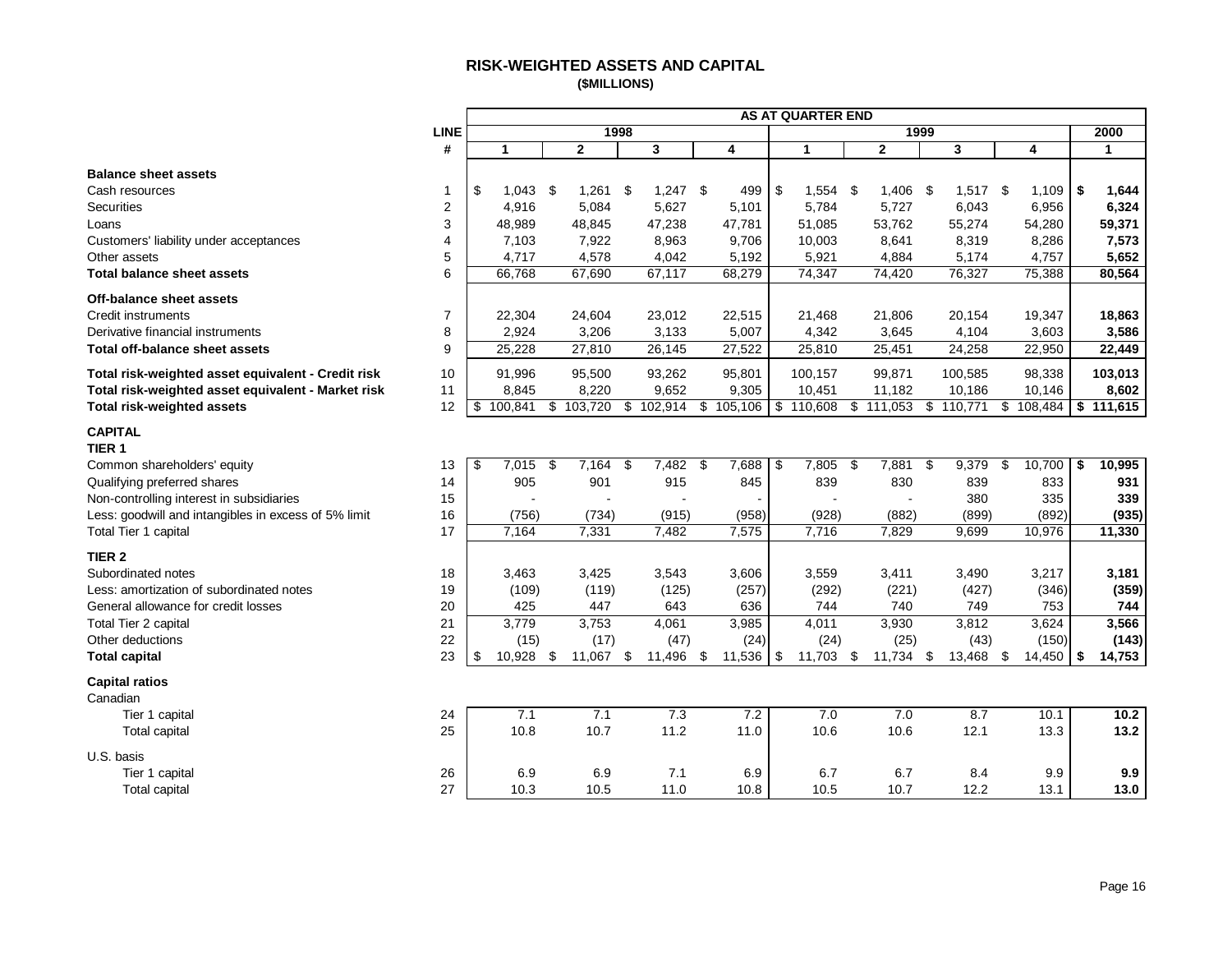## **DERIVATIVES (\$MILLIONS)**

<span id="page-18-0"></span>

|                               |             |               |     |              |      |                         |               | <b>AS AT QUARTER END</b> |                         |      |                         |               |      |              |
|-------------------------------|-------------|---------------|-----|--------------|------|-------------------------|---------------|--------------------------|-------------------------|------|-------------------------|---------------|------|--------------|
|                               | <b>LINE</b> |               |     |              | 1998 |                         |               |                          |                         | 1999 |                         |               |      | 2000         |
|                               | #           | 1             |     | $\mathbf{2}$ |      | $\overline{\mathbf{3}}$ | 4             | $\mathbf 1$              | $\overline{\mathbf{2}}$ |      | $\overline{\mathbf{3}}$ | 4             |      | $\mathbf{1}$ |
| <b>Interest Rate</b>          |             |               |     |              |      |                         |               |                          |                         |      |                         |               |      |              |
| Notional Principal            | 1           | \$<br>418,190 | \$  | 400,398      | \$   | 420,679                 | \$<br>467,072 | \$<br>470,013            | \$<br>544,798           | \$   | 633,683                 | \$<br>706,425 | \$   | 697,617      |
| <b>Replacement Cost</b>       | 2           | 4,031         |     | 4,325        |      | 4,482                   | 6,701         | 6,782                    | 5,906                   |      | 5,871                   | 5,833         |      | 6,776        |
| <b>Credit Equivalent</b>      | 3           | 5,251         |     | 5,727        |      | 5,877                   | 8,372         | 8,495                    | 7.663                   |      | 7,770                   | 7.803         |      | 8,823        |
| Risk-Weighted                 | 4           | 1,390         |     | 1,543        |      | 1,433                   | 2,133         | 2,108                    | 1,840                   |      | 1,887                   | 1,922         |      | 2,169        |
|                               |             |               |     |              |      |                         |               |                          |                         |      |                         |               |      |              |
| <b>Foreign Exchange</b>       |             |               |     |              |      |                         |               |                          |                         |      |                         |               |      |              |
| Notional Principal            | 5           | 240,266       |     | 256,934      |      | 202,769                 | 351,471       | 308,549                  | 325,292                 |      | 335,927                 | 343,472       |      | 362,227      |
| <b>Replacement Cost</b>       | 6           | 4,349         |     | 3,374        |      | 4,368                   | 7,386         | 4,931                    | 4,949                   |      | 4,581                   | 4,265         |      | 5,552        |
| <b>Credit Equivalent</b>      | 7           | 8,158         |     | 7,497        |      | 8,011                   | 13,237        | 10,254                   | 10,435                  |      | 10,652                  | 10,505        |      | 11,899       |
| Risk-Weighted                 | 8           | 2,256         |     | 2,106        |      | 2,155                   | 4,252         | 3,266                    | 3,350                   |      | 3,442                   | 2,745         |      | 3,042        |
|                               |             |               |     |              |      |                         |               |                          |                         |      |                         |               |      |              |
| <b>Other</b>                  |             |               |     |              |      |                         |               |                          |                         |      |                         |               |      |              |
| Notional Principal            | 9           | 7,110         |     | 18,276       |      | 26,186                  | 31,041        | 36,103                   | 28,548                  |      | 32,390                  | 34,507        |      | 38,683       |
| Replacement Cost              | 10          | 108           |     | 184          |      | 405                     | 450           | 470                      | 305                     |      | 762                     | 918           |      | 342          |
| <b>Credit Equivalent</b>      | 11          | 568           |     | 1,488        |      | 2,426                   | 2,854         | 2,558                    | 2,446                   |      | 3,446                   | 3,527         |      | 3,099        |
| Risk-Weighted                 | 12          | 239           |     | 534          |      | 751                     | 895           | 816                      | 772                     |      | 1,222                   | 1,263         |      | 997          |
|                               |             |               |     |              |      |                         |               |                          |                         |      |                         |               |      |              |
| <b>Total Derivatives</b>      |             |               |     |              |      |                         |               |                          |                         |      |                         |               |      |              |
| Notional Principal            | 13          | 665,566       |     | 675,608      |      | 649,634                 | 849,584       | 814,665                  | 898,638                 |      | 1,002,000               | 1,084,404     |      | 1,098,527    |
| <b>Replacement Cost</b>       | 14          | 8,488         |     | 7,883        |      | 9,255                   | 14,537        | 12,183                   | 11,160                  |      | 11,214                  | 11,016        |      | 12,670       |
| Credit Equivalent             | 15          | 13,977        |     | 14,712       |      | 16,314                  | 24,463        | 21,307                   | 20,544                  |      | 21,868                  | 21,835        |      | 23,821       |
| Risk-Weighted                 | 16          | 3,885         |     | 4,183        |      | 4,339                   | 7,280         | 6,190                    | 5,962                   |      | 6,551                   | 5,930         |      | 6,208        |
| Netting & Collateral - Impact | 17          | (961)         |     | (977)        |      | (1,206)                 | (2, 273)      | (1,848)                  | (2, 317)                |      | (2, 447)                | (2, 327)      |      | (2,622)      |
| Net Risk-Weighted             | 18          | \$<br>2,924   | -\$ | 3,206        | \$   | 3,133                   | \$<br>5,007   | \$<br>4,342 \$           | 3,645                   | \$   | $4,104$ \$              | 3,603         | - \$ | 3,586        |